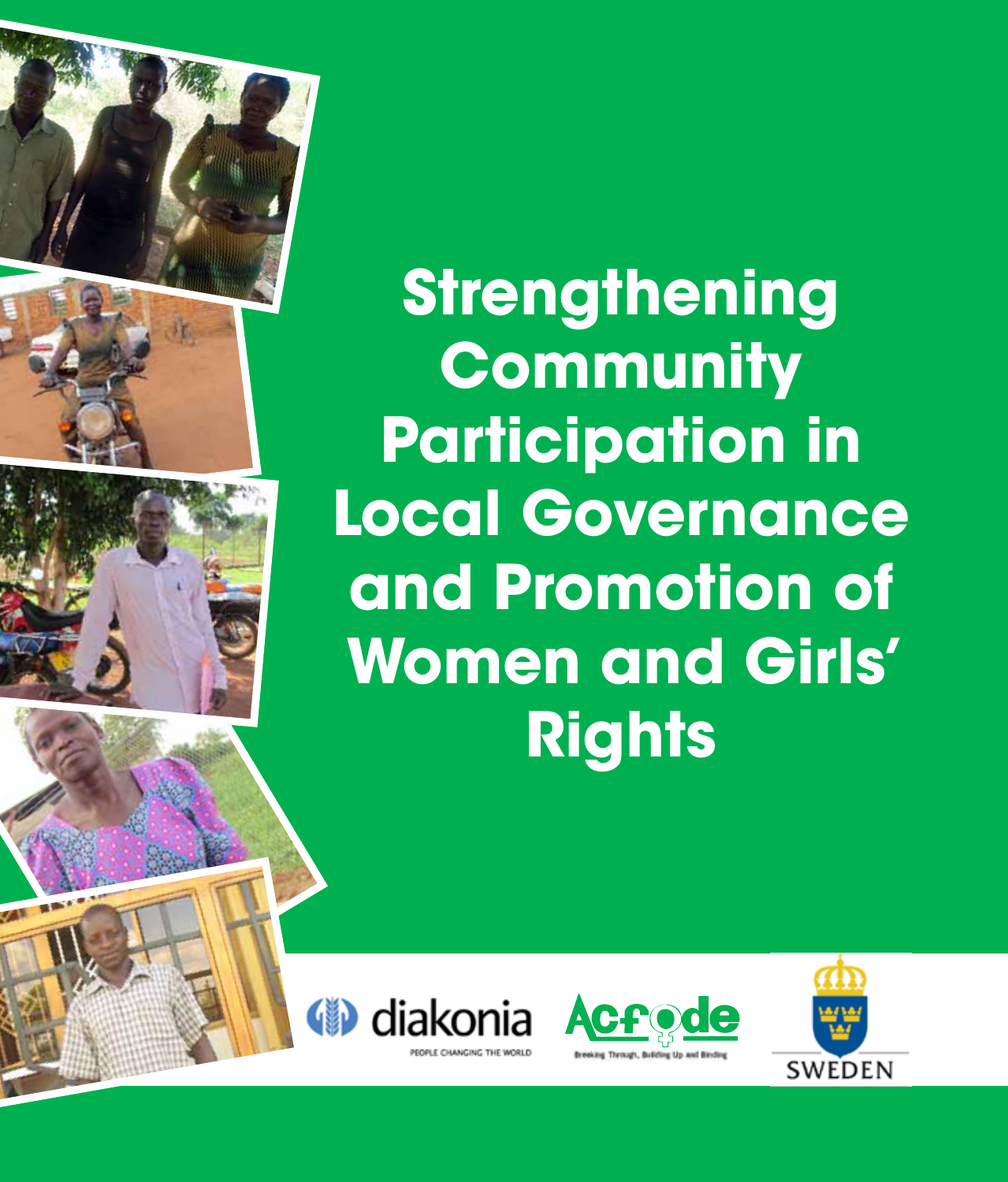#### **© ACFODE, 2017**

All rights reserved. No part of this publication may be reproduced, stored in retrieval system or transmitted in any form or by any means electronically, mechanical, photocopying, recording, or otherwise without prior written permission from ACFODE.

Printed: 2017

**EDITORIAL TEAM Regina Bafaki**  Executive Director ACFODE

**Sandra Nassali** 

Technical Advisor - Public Relations & Communication ACFODE

#### **Yossa Daisy Immaculate**

Programmes officer

#### **APPRECIATION**

This publication was made possible through the kind support of Diakonia Uganda Country Office and the Sweden Embassy in Uganda.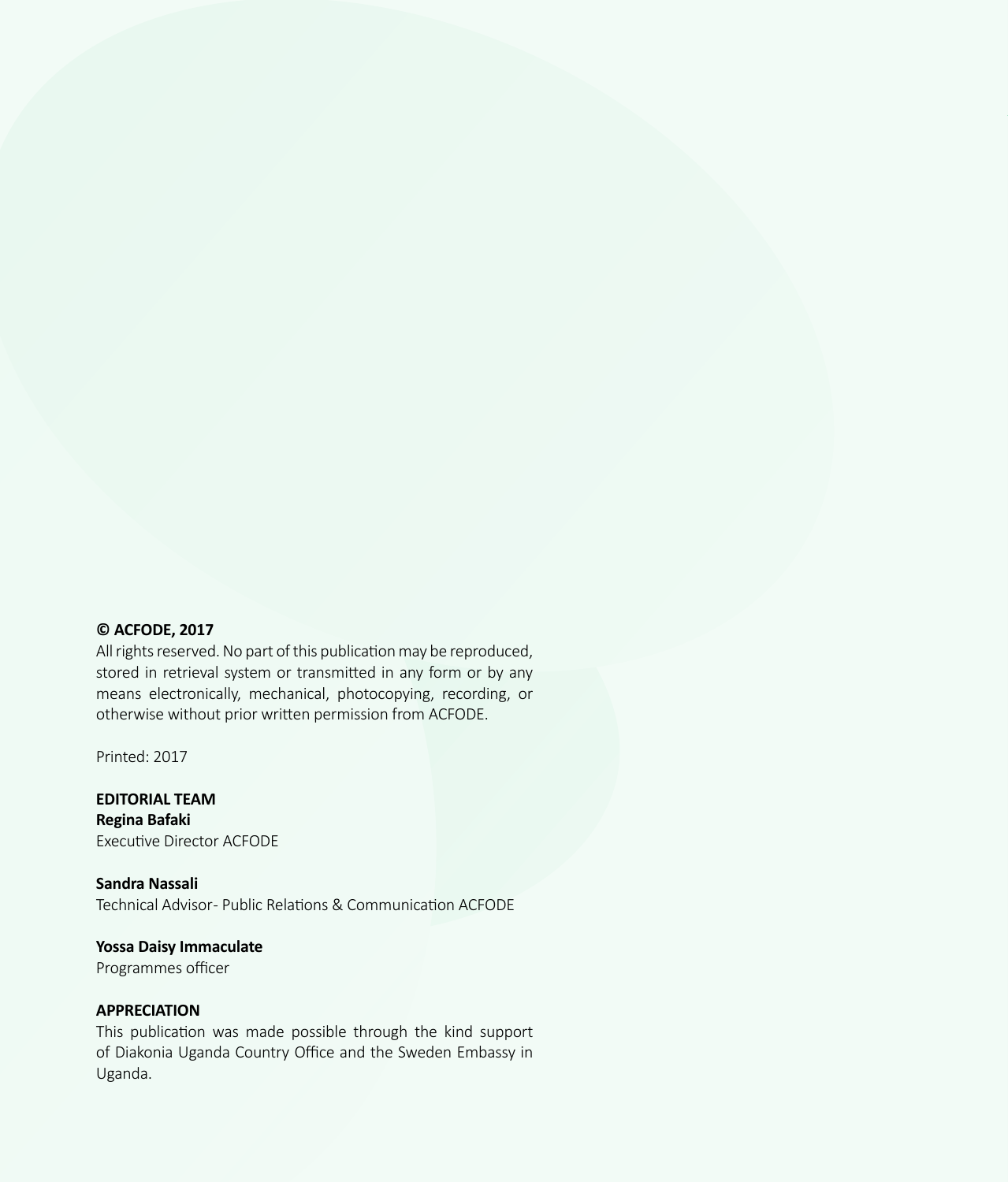## FOREWORD

In 2016, ACFODE embarked on a project aimed at ensuring that female rights holders, besides enjoying their fundamental human rights, contribute to local governance. The project planned to run from 2016 to 2018 is implemented in the districts of Amolatar and Oyam, in the Lango subregion of northern Uganda. The rights holders targeted are local citizens, women's groups, child mothers, males and civil society organisations (CSOs). ACFODE targets the newly elected councillors – both male and female as the duty bearers. Included in the interventions are people with disability (PWDs) as well as People living with HIV and AIDs.

ACFODE has employed a number of strategies to deliver this project that include awareness creation about women's rights; stakeholder engagements and dialogue between duty bearers and rights holders, media engagement, partnerships, linkages; and capacity-building.

A lot of success has been registered. A number of rights holders, including CSOs, have been mobilised and trained in gender, advocacy, rights, entitlements and responsibilities. Information, educational and communication (IEC) materials have been produced and distributed to the different recipients. A study on the incidents of violence against women and girls (VAW/G) has been carried out, which fed into a commemoration of 16 days of gender-based violence (GVB) of 2016. Furthermore, a number of males have been mobilized and trained as gender champions, while boys drawn from selected schools in the project districts have been oriented to embrace the gender equality.

In this newsletter rights holders and duty bearers tell their stories that cover a whole gamut of issues. They include stories on girl-child challenges such as sexual and gender based violence including, defilement, forced marriages, school drop out due to negligence of parents or guardians and son preference and other related issues that often lead school abandonment or drop out school, early pregnancy among others.

There are also stories of women leaders in the two districts about the encumbrances to their aspirations, choices they made in life and use of their positions as elected leaders to cause change. Furthermore, there are stories about the successes attained by male gender champions, and how crucial it is to create a critical mass of women's rights and gender activist. Finally, there are stories on social accountability and service delivery.

Despite the setbacks that the efforts undertaken to ensure gender equality and equity face, there is a lot of hope. More than ever before, individuals and communities are beginning to recognise that the advancement, security and prosperity of a nation derive from the realisation of the potential of each individual and the tenor of the relationships within the family and the community.

We are grateful to Diakonia and the Sweden Embassy in Uganda for the technical and financial support towards the implementation of the project and the local government authorities of Amolator and Oyam for their unwavering support.

#### **Regina Bafaki**

#### **Executive Director ACFODE**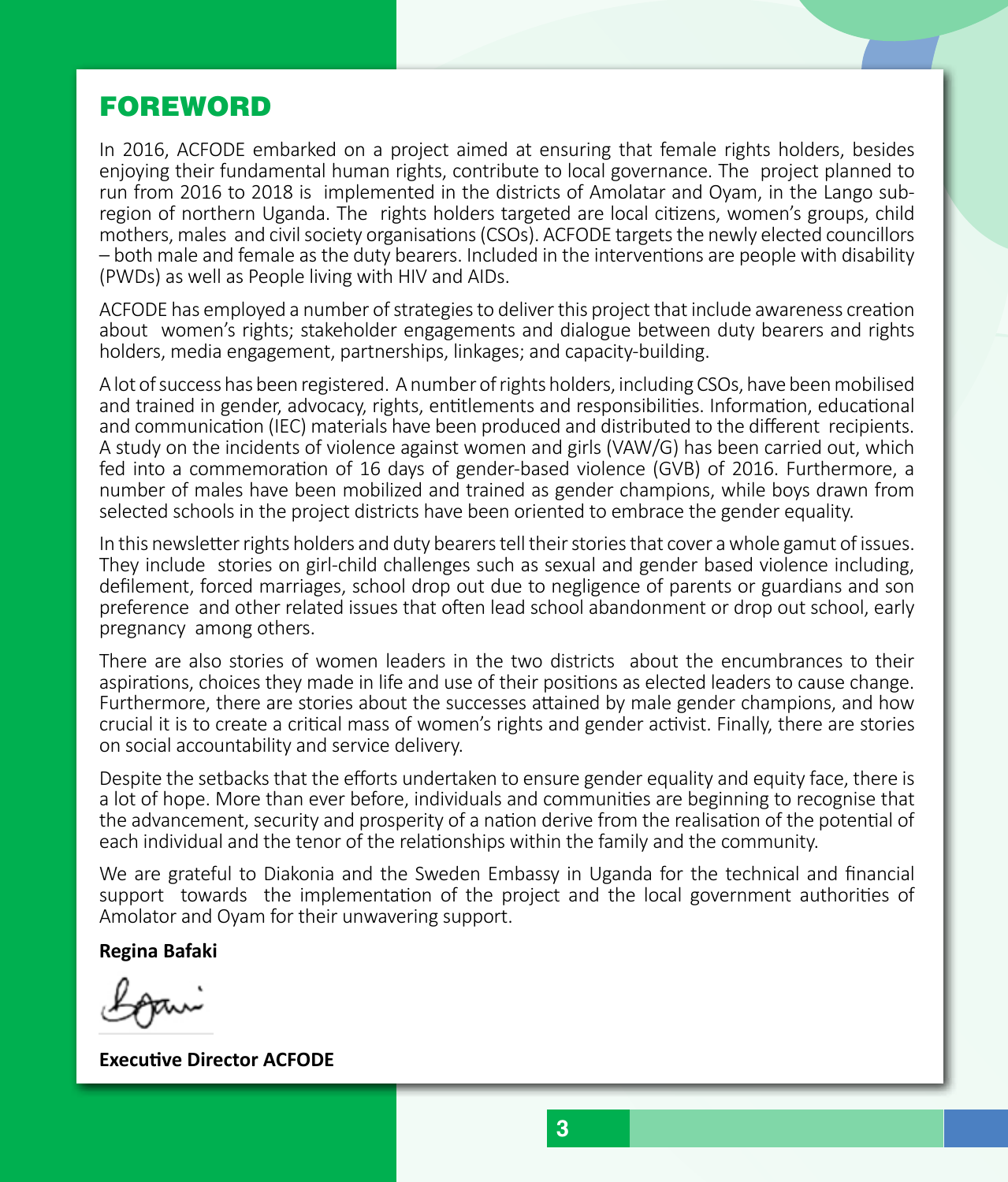# **Project Overview**

**Project Duration**: 2016 - 2018 (3 years)

**Districts of Focus**: Amolatar and Oyam (Lango sub-region)



Project Overall Goal: The project's overall goal is to see rights holders (marginalised girls and women) enjoy their fundamental human rights and contribute to local governance and democratic processes in the Lango sub-region.

# **Project Target**

### **A. Rights Holders**

- A total of **2, 000** local citizens (**1,000** women, **120** child mothers, **3,800** girls, **250** boys, **250** men).
- **• 60** women groups (totalling 200 women).

**4**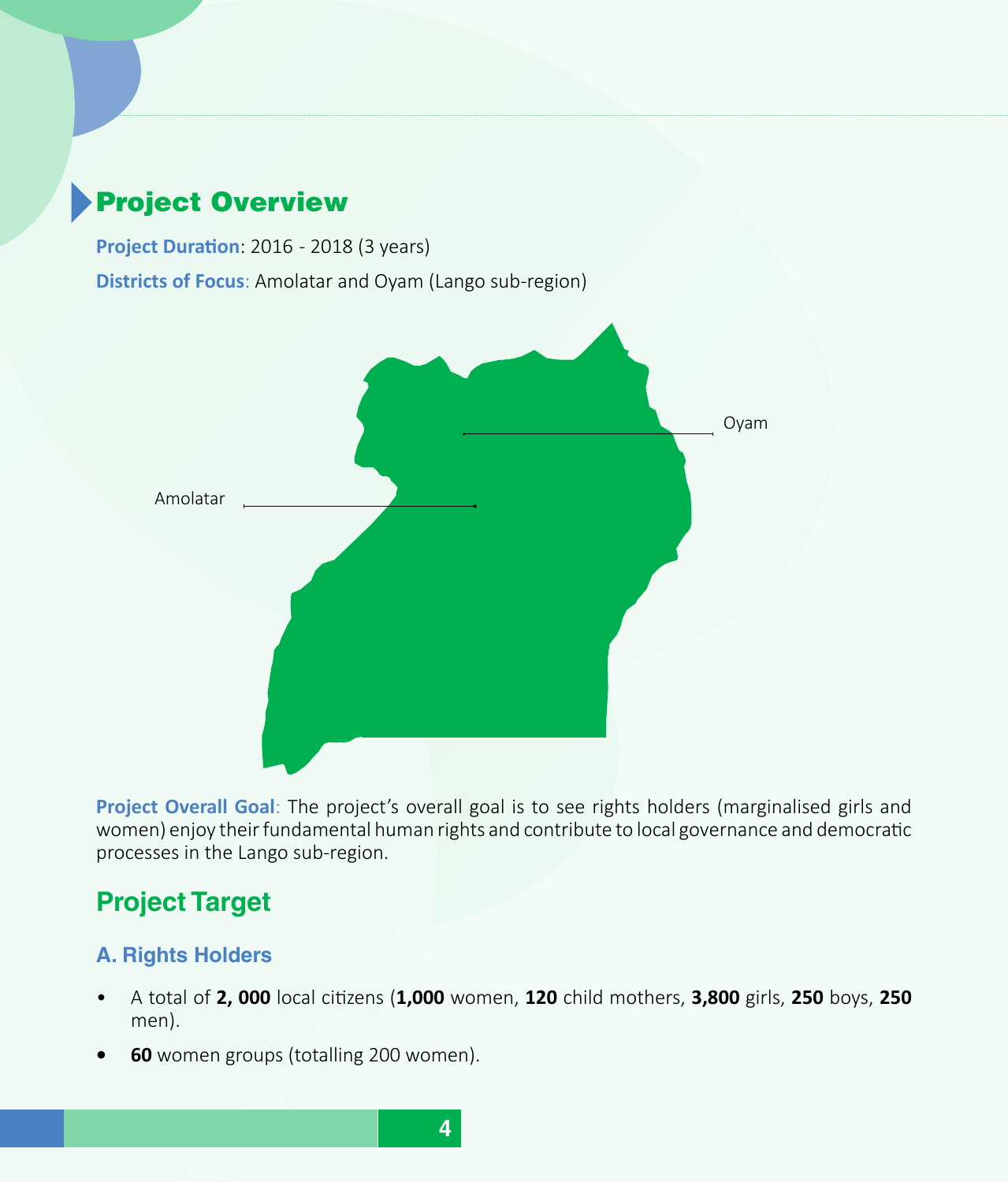- **• 120** child mothers.
- **• 60** male gender equality champions; **240** boys.
- **• 10** civil society organisations (CSOs) working at the local government level in the four districts.

### **B. Duty bearers**

**• 100** newly elected councillors (**60** women and **40** men).

## Envisaged Project Outcomes

- 1. Rights holders and communities influence local government policies and hold duty bearers accountable for social and democratic accountability.
- 2. CEDAW committees, social actors, civil society (CS) actors (rights holder groups ) and duty bearers (local political leaders, police and local government technocrats) proactively promote and protect women's and girls' rights as well as provide restorative support to survivors of violence against women/girls (VAW/G).
- 3. Improved socio-economic wellbeing (e.g. increased incomes, access to education, health care etc.) of social enterprise groups (women and girls).
- 4. A critical mass of male role models actively who advocate for gender-responsive cultural practices.
- 5. Elected women leaders influence gender-responsive policies and programmes for gender equality.

# Strategies Utilised

- Awareness creation on rights.
- Stakeholder engagements and dialogue between duty bearers and rights holders.
- The media.
- Partnerships and linkages.
- Capacity-building.
- Engagement of formal and informal institutions.
- Men's and boys' engagements.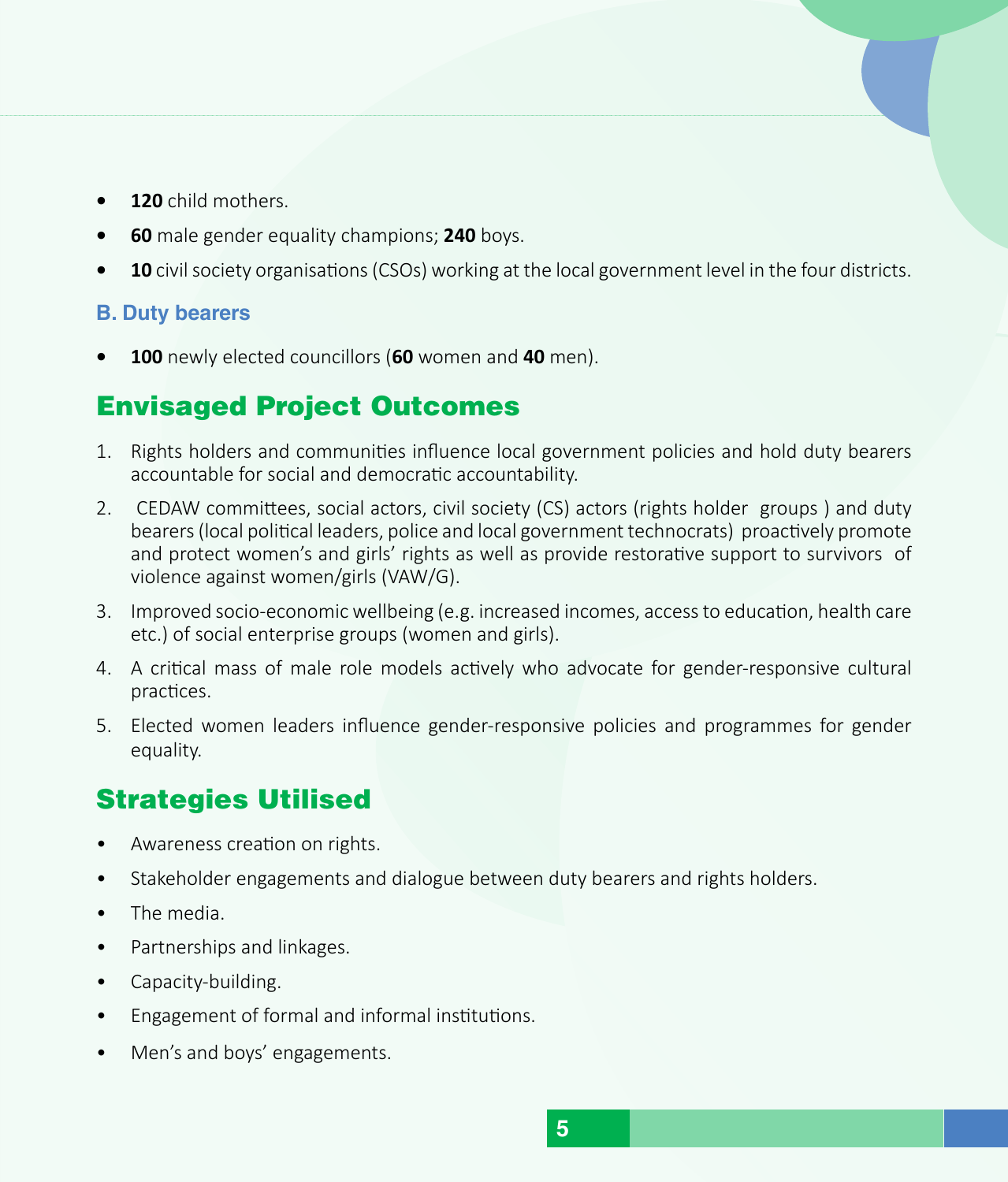# **Project Highlights**

#### **Summary of 2016 Activity Outcomes**

- **• Project launch** in Oyam and Amolatar districts. In attendance were rights holders and duty bearers of both formal and informal institutions. These included the district leadership (technical and political), social actors (religious leaders, traditional leaders, opinion leaders, clan leaders), representatives of women's and youth groups, selected citizens (men and women), school administrators, senior female and male teachers, representatives of the private sector, CSO and community-based organisation (CBO) representatives and local journalists. In total **120** people attended. These included **45** females and **75** males, **4** of whom were persons with disabilities (PWDs).
- **• 240** rights holders (**108** women and **132** men) 10 CSOs mobilised and trained in gender, advocacy, rights, entitlements and responsibilities.
- **• 1,142** copies of project brochures, 2,000 posters with messages on governance and women's rights, **300** T-shirts and **3** project banners produced and disseminated.
- A study on the incidents of VAW in the Lango sub-region Amolatar and Oyam districts – conducted.
- **• Commemoration of 16 days of Activism against Gender Based Violence (GBV)**. Specific interventions undertaken in commemoration of the global campaign against GBV including media campaigns on local radio stations in Amolatar and Oyam districts and also participation in talk shows at national level on 93.3 KFM. A total of **96** spot messages were aired over the **16**-day period with different messages broadcast every day on both local and national radio.
- **• 120** male gender champions mobilised and trained as agents of change in the districts of Amolatar and Oyam.
- Orientation of **74** boys from selected primary and secondary schools in Amolatar and Oyam districts in support of activities geared towards gender equality.
- **• 57** elected women leaders and 43 male duty bearers trained on gender and accountability.
- Engagement with **120** female aspirants who lost in the 2016 general elections and documentation of their experiences.
- **• 2** support engagement sessions for women leaders and their spouses organised.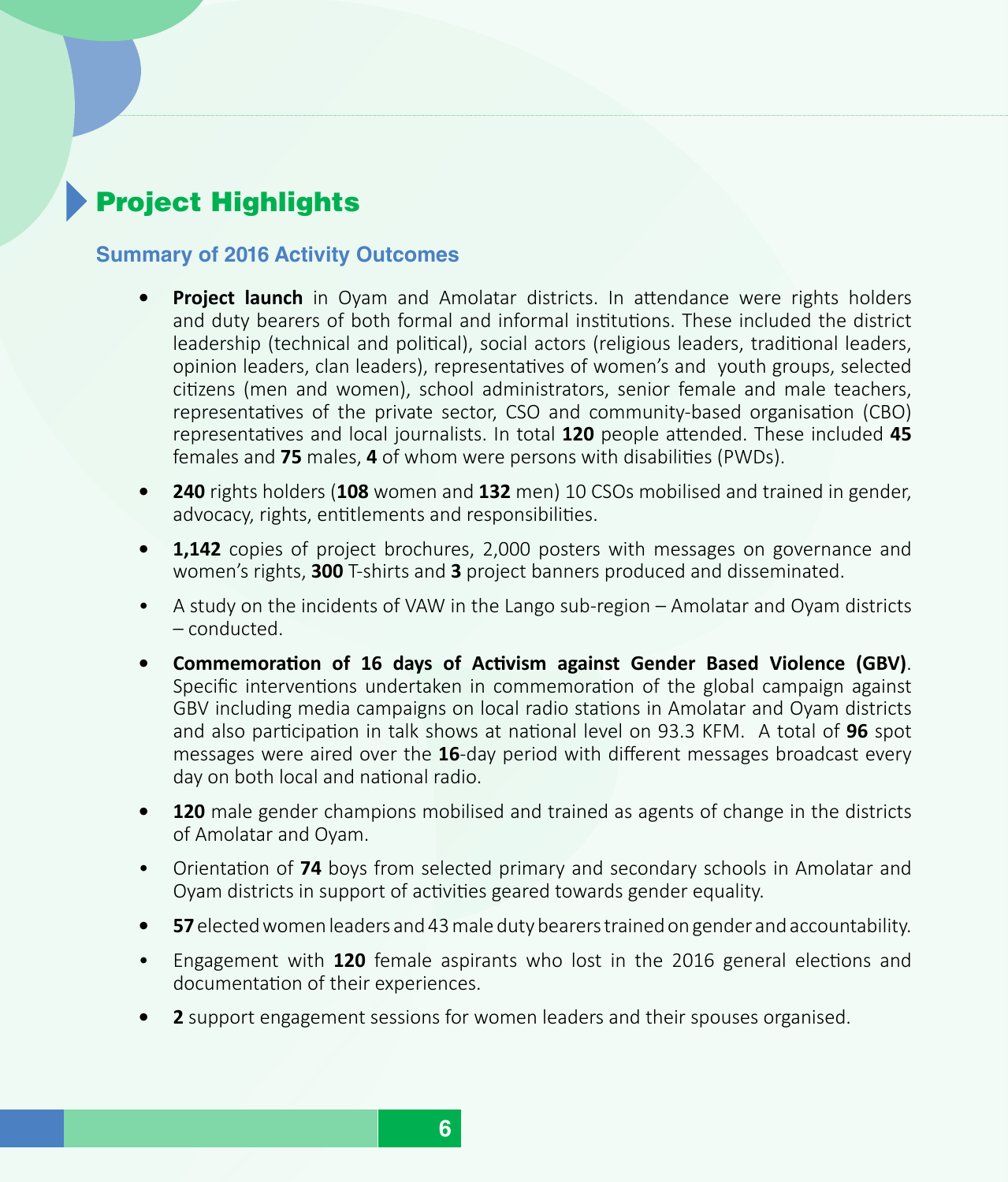## Outcomes of the above interventions

- **• Rights holders and CS actors are currently monitoring and following up service delivery programmes within their communities and districts.** For instance in Oyam district, **13** monitoring visits have been made by CS actors to **15** health centre IIs and IIIs in the subcounties of Aber, Myene, Minakulu, Aleka, Otwal and Abok. The major findings from the monitoring visits included the following: presence of few health workers at the health facilities compared to the number of patients; drug stock-outs; availability of limited staff accommodation; and harassment of pregnant women by midwives. The monitoring findings were documented in a report that will inform discussions during the upcoming accountability forums and engagements with duty bearers in 2017.
- **• Civil Society (CS) actors trained by ACFODE in Oyam have conducted 30 community meetings** on women's and girls' rights in churches, at burial places and in Village Savings and Loan Association (VSLA) groups in the sub-counties of Aber, Myene, Minakulu, Aleka, Otwal and Abok. The actors have reached out to **2,113** people (**902** male and **1,211** female), of whom **55** were PWDs.
- **• 24 Gender Equality Clubs comprising male students and a few female students have been formed in 12 primary and 12 secondary schools.** A total of **8** sensitisation and awareness campaigns on girl-child education and rights have been organised by the male gender equality champions in **6** secondary and **6** primary schools in Oyam district. Through these interventions **2,753** students (**1,554** boys and **1,199** girls), **11** of whom are PWDs, have been reached.
- **• Increased confidence among women leaders trained as a result of improving their knowledge and skill set.** The women leaders of Amolatar district successfully lobbied for increased women's representation on the Area Land Committees from one to two women in each sub-county. Through their caucus, the women councillors of Amolatar district also lobbied for a female representative to the District Service Commission, which was male-dominated. A resolution was passed in council and a female representative nominated whose name and credentials have since been sent to the Ministry of Public Service for approval.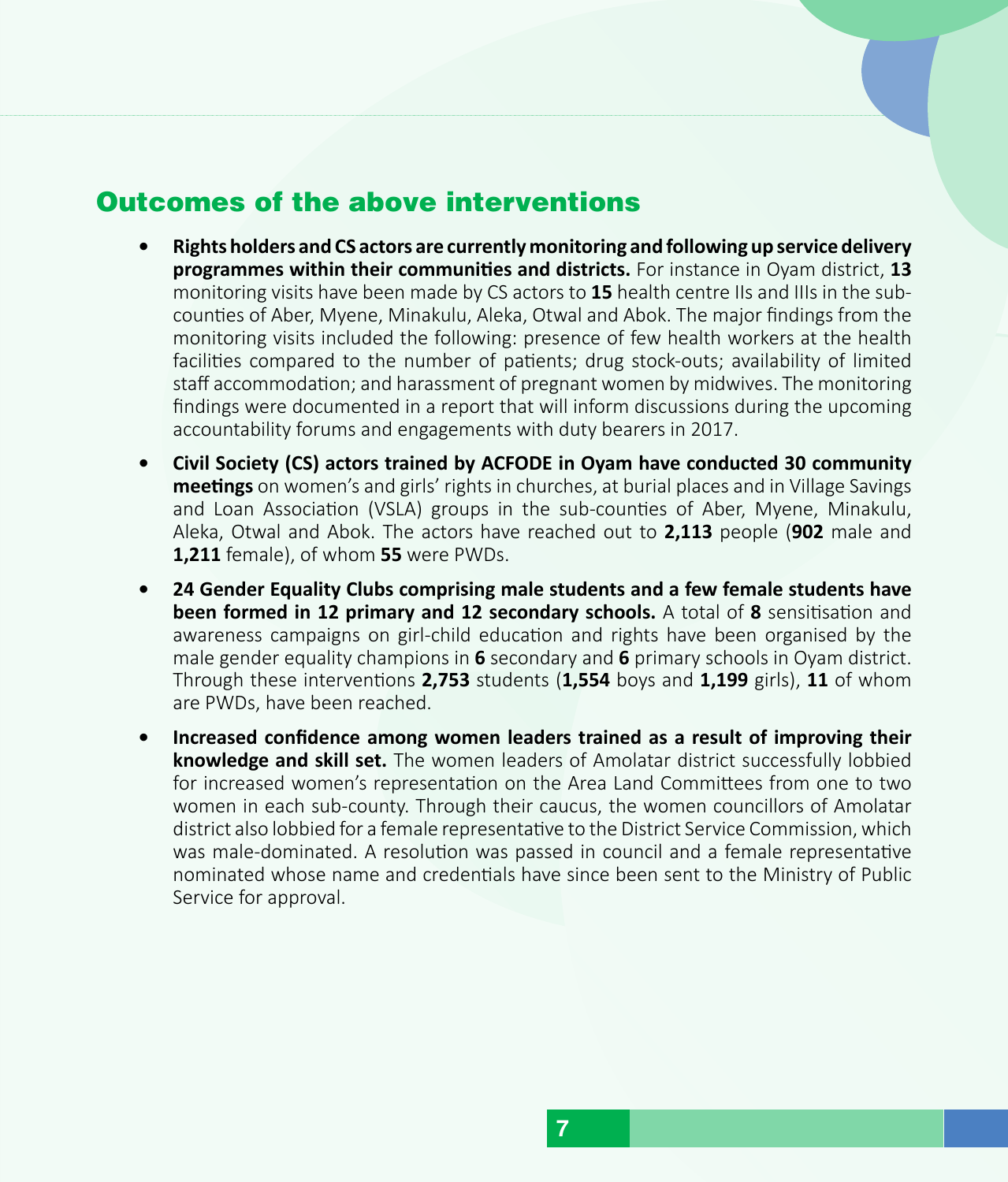## Project Impact Stories



*Robinah Ejang*

## The Stories of Change

**Robinah blazes the trail: The living inspiration for fellow girls and her community**

"I am a Primary Five pupil at Anamido Primary School in Amolatar district. My name is Robinah Ejang. I was fortunate enough to attend one of the trainings organised by ACFODE for gender equality champions within schools. While the training was planned for boys, a few girls were selected and I happened to be one of them.

I found the training very interesting and revealing because the issues discussed pertained to girls and their advancement. While I was a school prefect prior to this training, I was not very active in school. I was dull and not confident enough to speak to my fellow pupils, let alone the teachers.

The training made me discover the potential I had to positively influence others, especially fellow girls as well as boys, in my school and in my community. Since the training, I have been able to address pupils during the school assembly, and encourage fellow girls to concentrate on their education regardless of the challenges they may face along the way."

The head teacher of Anamido Primary School, Mr Ambrose Okwir, attests to Ejang's transformation. He says that both boys and girls gather around her during the tea and lunch breaks to consult her on different matters relating to their lives and aspirations.

Robinah's father, Washington Odongo, too, attests to the change in attitude and energy in his daughter. He testifies: "Since my daughter returned from the ACFODE training, her interest in studies has increased. She even encourages her brothers to value education for girls. Occasionally Robinah also talks to the neighbours' children about the importance of education for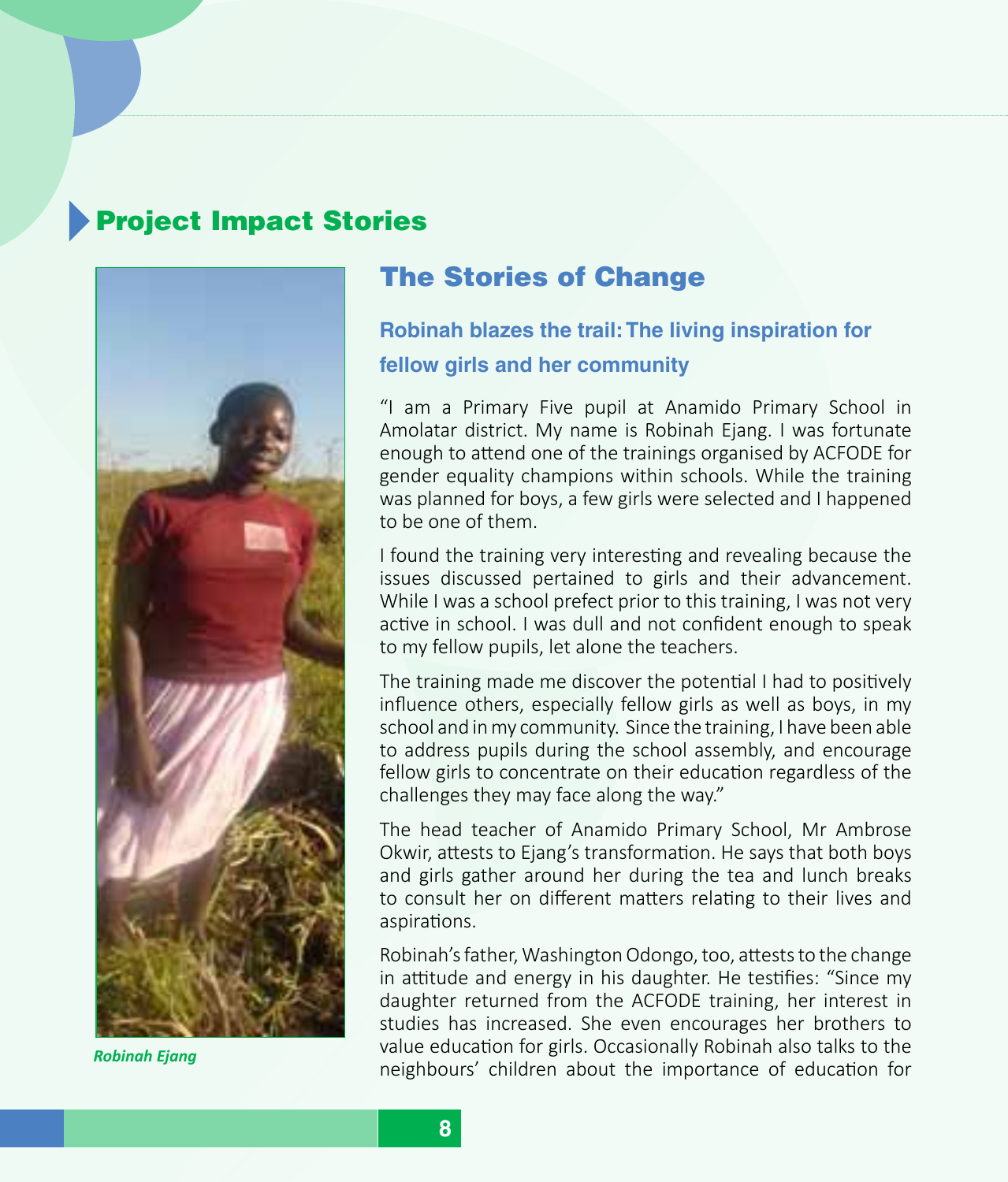girls. I was surprised to see my daughter in the company of other girls from the neighbourhood revising past papers at home a number of evenings."

I am looking forward to a bright future for myself and all the girls in my school," notes Robinah.



#### **Snatching Fiona back from the brink of disaster**

*Grace Omunu (Right), former female councillor, Agwingiri sub-county, Amolatar district.*

"Most of the trainings I have attended under ACFODE emphasise the rights of the girl-child, especially the right to education. This inspired me to develop a soft spot for this particular issue. As a result, I was able to reach out and help Fiona Alaba, a 16-year-old girl in my village who was considering getting married after being lured with financial gifts from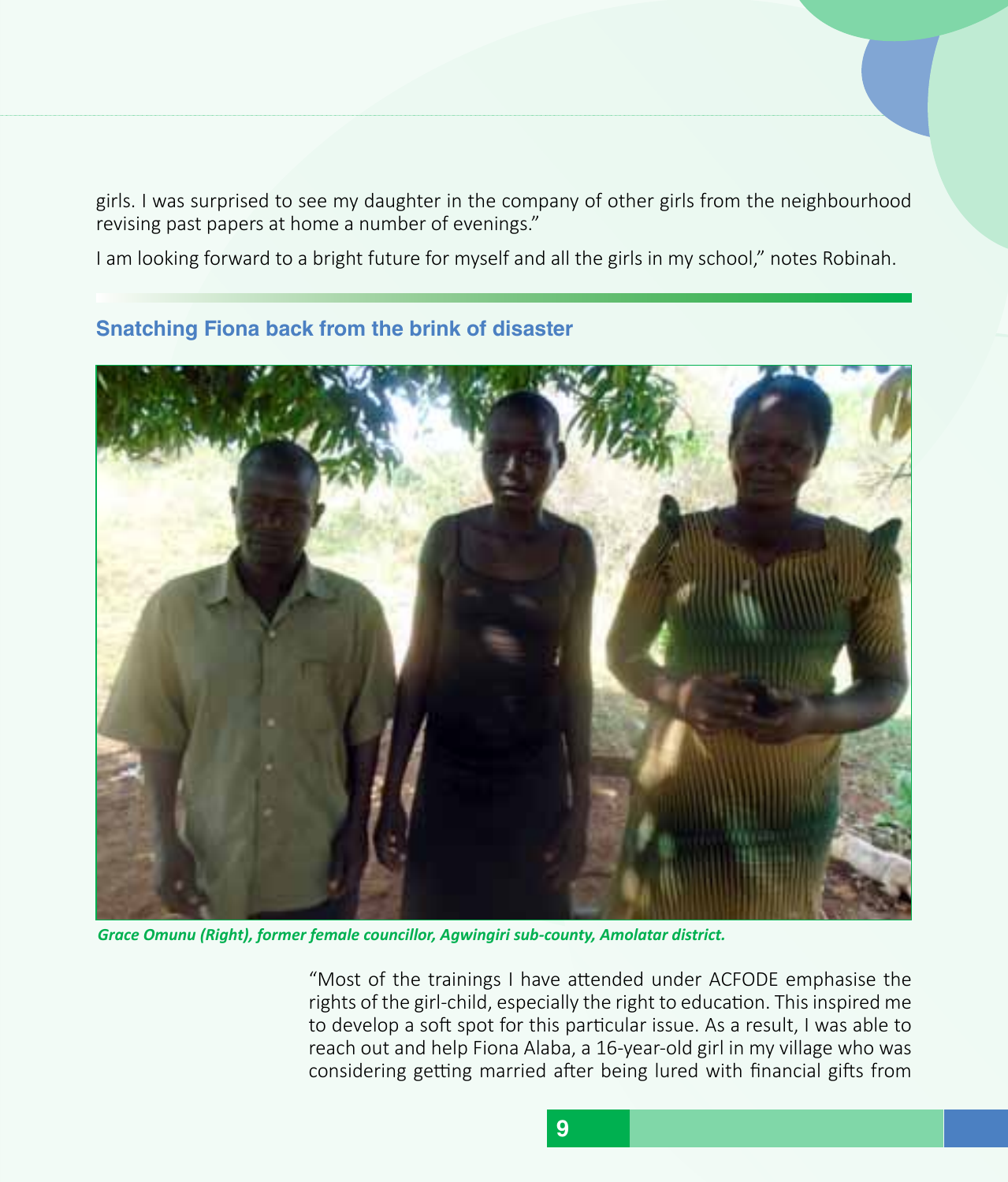an elderly man. During one of the counselling sessions, Fiona opened up about the reasons that were pushing her to this. The major one was lack of finances and moral support from her parents to cater for her school fees and other basic necessities. I used my personal savings to buy Fiona books and a uniform and thereafter approached the school administration to allow her to study as the issues to do with her schools fees were being sorted out. Fortunately, they agreed. In addition to this, I have done a lot in reconciling families and settling disputes among partners. My social work as a gender equality champion is now renowned as community members come to me to settle matters of domestic violence as and when they arise, as opposed to going to LC chairpersons who are fond of asking for money." **Grace Omunu, former female councillor, Agwingiri sub-county, Amolatar district.**



*The Hon. Joseph Ekwan, deputy speaker of Agwingiri sub-county at the sub-county headquarters of Agwingiri, Amolatar district.*

### **To speak or not to speak – the great dilemma at council meetings**

 "I am a councillor representing Alemere parish in Agwingiri sub-county, Amolatar district," announces Joseph Ekwan. "I also double as the deputy speaker for Agwingiri sub-county. Before participating in the ACFODE capacity-building training sessions, we used to conduct council meetings with a lot of sternness; especially when it came to the use of English as the official language. This left out many councillors, especially women who could not speak fluent English, as they would keep quiet right through the proceedings.

However, after participating in some of ACFODE's training sessions, I realised that a little flexibility would not hurt, and also came to appreciate the importance of freedom of expression.

Hence, my team and I agreed to allow members to express themselves in both English and the local language, as long as we understood one another. Where necessary, an interpreter would be engaged.

This move has revived our council meetings as each and every one of us – regardless of whether one can speak English or not – is given a chance to express themselves.

Our meetings are now more interesting to attend, as a lot of information is shared."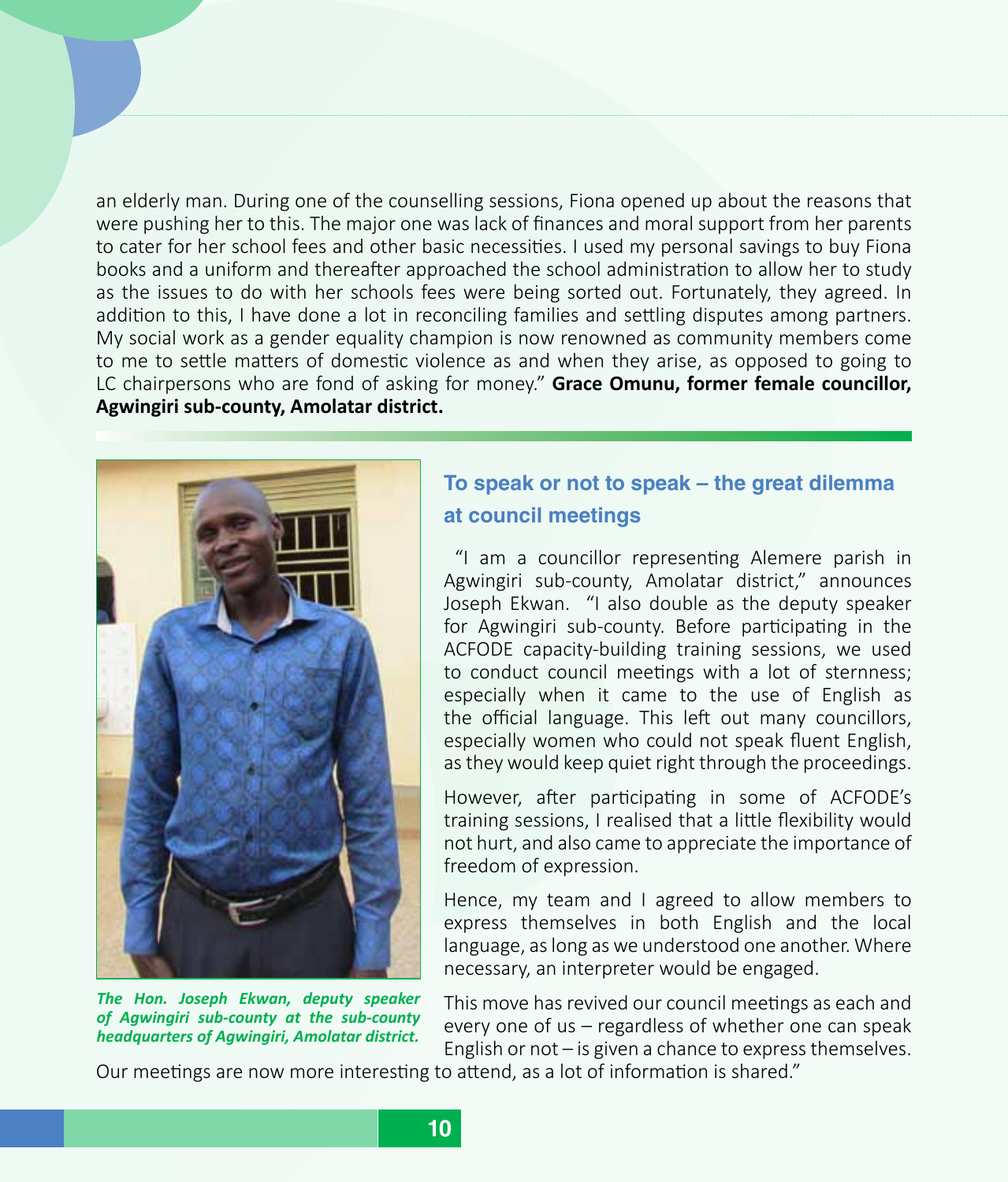#### **Legal books and training: A shot in the arm for local council women leaders**



*The Hon. Anna Agang, PWD female councillor, Oyam district council.*

"I am a female councillor for persons with disability in Oyam district council. As elected leaders, we used to fear technocrats since most of us did not have high qualifications in education. The action plans we developed during a training organised by by **ACFODE** with support from **Diakonia** committed us to equip ourselves with as much information as possible for better and informed lobbying and advocacy for women's rights and inclusive participation in development processes. This guidance and firm stance have greatly contributed to our confident leadership style and moving of 'things' within and outside council. We now work closely with the technical leaders such as heads of departments, officers in charge of health centres and Community Development Officers to have information made available. This information is used to influence decision-making. Team spirit has

also been strengthened between the elected and appointed leaders in Oyam district. In the past, whenever we advocated for women's voice in planning, budgeting and the implementation of development programmes, it was not seriously considered. Today however, most of the technical leaders involve women in their activities. Special consideration is also regularly given by the district speaker for women councillors to deliberate in council. A cross-section of female councillors have gone back to school for further studies and they are all equipped with legal documents like the Standard Rules of Procedure, the Local Government Act and the Constitution of the Republic of Uganda. All these have been brought about by experience-sharing sessions during the training and commitments to create a difference in council deliberations.

Finally, the 3 secretaries in executive positions (the Hon. Alyek Anna Ekol – Secretary Health and Education Committee, the Hon. Aguti Betty Okullu – Secretary Works and Technical Services, the Hon. Milly Molly Among – Secretary Production, Marketing and Natural Resources and the Hon. Stella Anyango – Chairperson Finance, Planning and Administration, are committed to ensuring that they engage the district speaker and the clerk to council to organise council meetings in time. For example, we have been following the planning cycle and ensuring that the district budget is approved by the district council in time." **Hon. Anna Agang, PWD female councillor, Oyam district council.**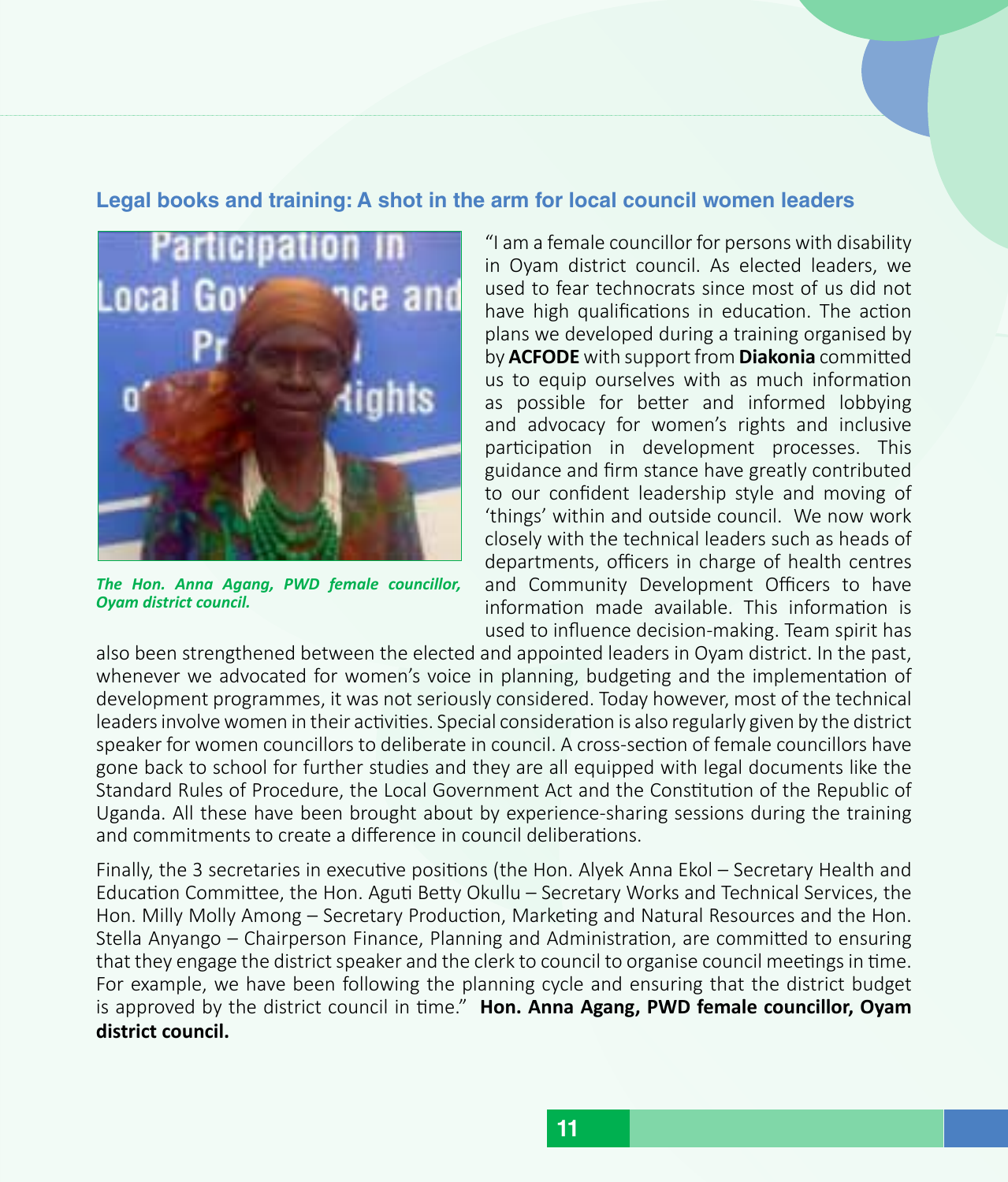### **To marry or not to marry him: that is your biggest career decision**



*The Hon. Roseline Auma with her husband Mr Dominic Otieno during the dialogue for female leaders and their partners in Oyam district.*

"I joined politics in 2016 as a youth councillor for Oyam district. Though I made it, it was not easy because it was my first time to go into politics. Luckily, I had previously attended training on leadership organised by ACFODE and this enhanced my knowledge and ability to solicit votes from my fellow youth.

In this political journey, my husband openly had reservations about my new role as a woman leader and public figure. He rarely gave me time to participate fully in meetings whenever I was invited regardless of their significance to my leadership role. My husband never engaged in home chores and would say that domestic work is for the women and the children. This situation forced me to adjust my domestic work to fit into my new role. Whenever I had meetings to attend and visits to make in my constituency, I had to ensure that I had done everything possible to keep the home and family running. This however left me too exhausted to engage in constructive discussions most of the time.

It was after the dialogue for women leaders with their spouses organised by ACFODE that my

husband recognised the need to support me in leadership. Through the discussion on rights and gender roles, my husband appreciated the need to share roles and understood that women, too, had rights to participate in leadership.

I can now proudly say that he has transformed and is currently a role model. He helps with domestic work and also encourages other men in the neighbourhood and at social gatherings to support their wives.

I am pleased to say today, that even on the committee of council where I sit, I have ample time to scrutinise issues with a stable mind. As a leader, I have learnt that change cannot take place in a day but it is a gradual process and requires perseverance, commitment, sacrifice, determination and devotion towards it."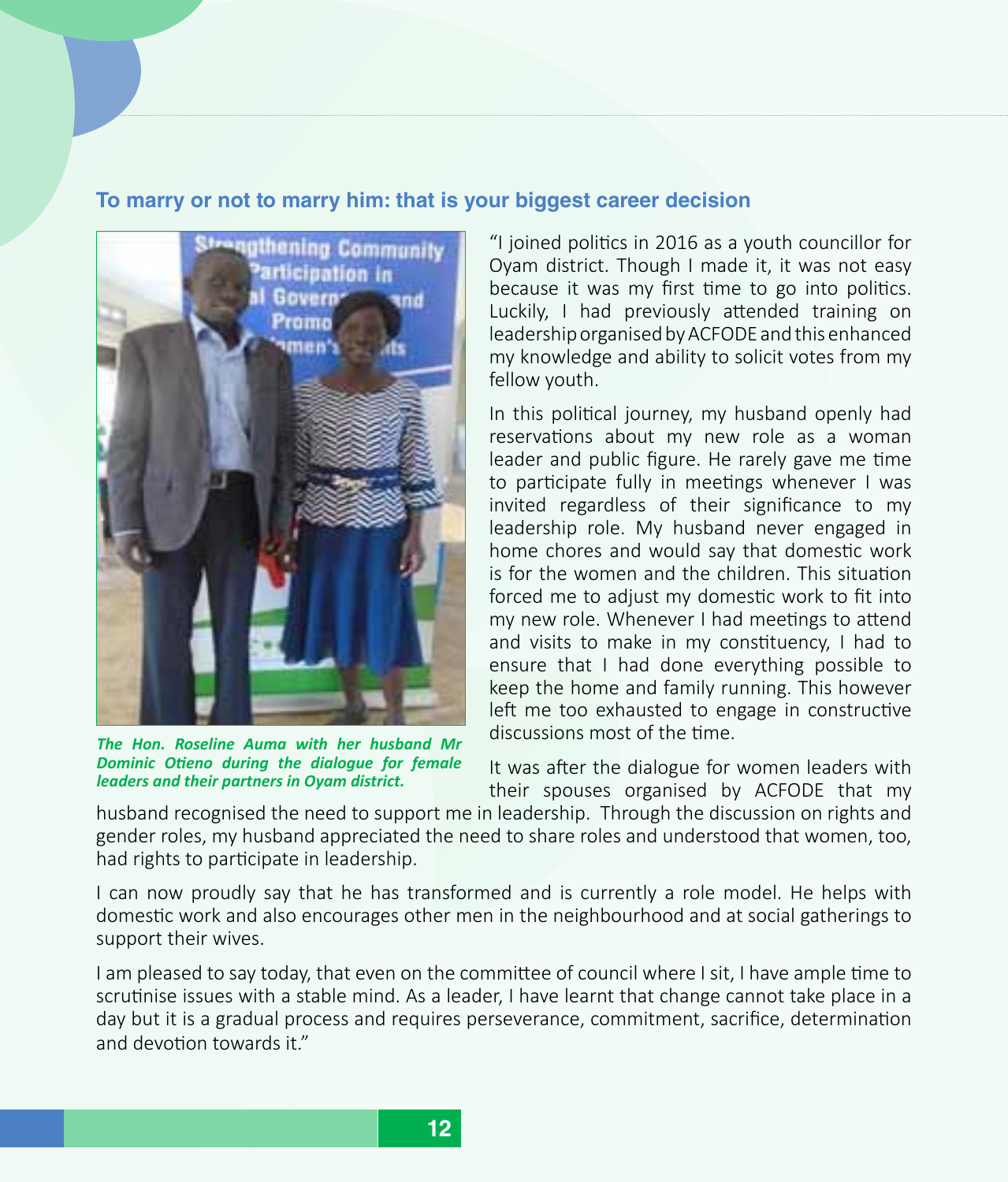## **Women leaders seek greater clout in decision-making and development programmes**



*The Hon. Emmanuel Apil, male youth councillor, Oyam district council.*

"I'm Emmanuel Apil, a male youth councillor, Oyam district council. I'm one of the people who have benefited from ACFODE interventions in the district. I commend ACFODE for her regular training of district leadership and other community members to ensure that there is improved service delivery and the rights of women and girls are protected and promoted. Through these interventions ACFODE is bridging the wider gap of inequality that exists among women and men in most communities and in positions of influence in Oyam district. For example, for long the District Service Commission in Oyam district was not functional; the members of the commission were brought from neighbouring districts like Kole and Lira to recruit staff in the district.

In the training organised by ACFODE that we attended in September 2016, we realised that for us to accomplish improved service delivery, we needed to have a functional District Service Commission and a functional District Land Board. As the district council, we nominated five people (two women and three men) to be on the District Service Commission. I am glad that today we have three members – although they are all men – whose names have been approved by the Public Service Commission and who have been sworn in and oriented to perform their duties.

This came about as a result of the commitments we engaged in as district councillors at the time we attended the ACFODE training.

In relation to the commission that we have, we want, as the district council, to have two women representatives so that it is much easier for us to advocate for women's empowerment and girlchild education. The women appointed to the commission will be role models as they will always be referred to when we empower our women and girls.

I am also glad that the training imparted to us the skills and knowledge required to deliberate in council and to pass lawful resolutions. Our female and male councillors have been empowered with regard to their roles and responsibilities relating to mobilising the beneficiaries of different programmes and monitoring them as well.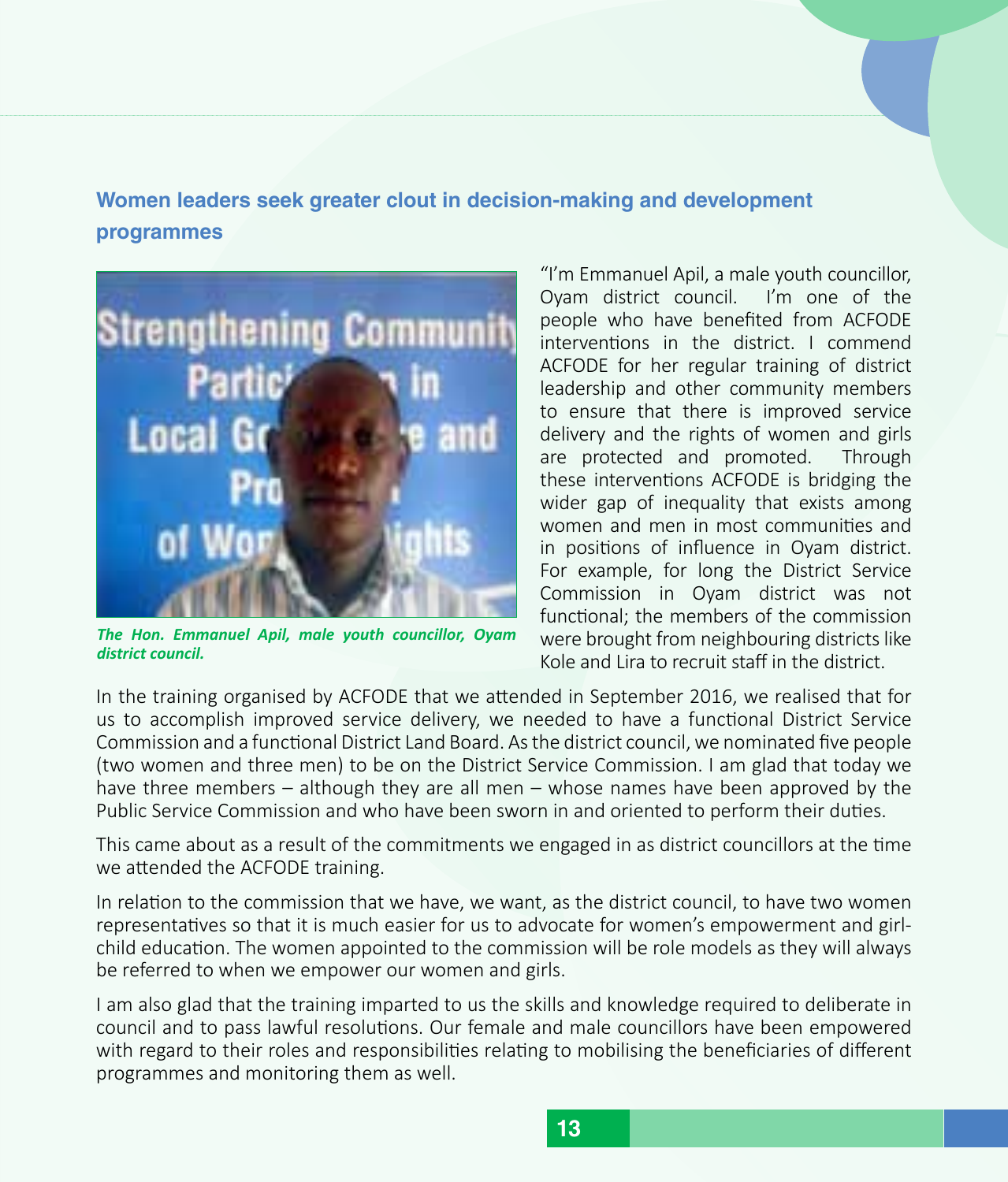As a result, the rural women, together with the youth, have been supported by women councillors to form themselves into groups so as to benefit from the different government programmes like Uganda Women Entrepreneurship Programme (UWEP) and Youth Livelihood Programme (YLP). Under UWEP 52 group files have been forwarded to the Ministry of Gender, Labour and Social Development (MGLSD) for funding (USh. 244 million); while under YLP, 71 files have forwarded to MGLSD for funding (USh. 562 million). In regards to NUSAF3, 15 sub-projects have already been approved and await funding."

#### **Tackling male violence in the interests of women and children**

**Daniel Oyat Obong is a councillor at Abok sub-county and also doubles as the sub-county speaker. He is one of the male gender equality champions that were trained by ACFODE. In the case story below, he narrates how he has been able to promote women and girls' rights in his community.**

"Despite being an elected leader and council speaker, I was not fully aware of my functions and had limited knowledge of women and girls' rights. Consequently, I rarely participated in monitoring service delivery in my sub-county; nor did I report or follow up cases of rights violation against women and girls, as well as men and boys in my community. I did not support the Child Protection Committees and rights holders whenever they reported to my office on various issues such as early



and forced marriages; especially among girls.

It was not until I attended training for male gender equality champions organised by ACFODE that the realities of what it means to be a leader unfolded. The session on transformational leadership and advocacy greatly changed my mindset and attitude towards transforming my community for the better.

I now work very closely with the police and clan leaders in handling cases of sexual violence such as defilement and rape. I am also glad *Above: Daniel Oyat Obong* to report that Abok sub-county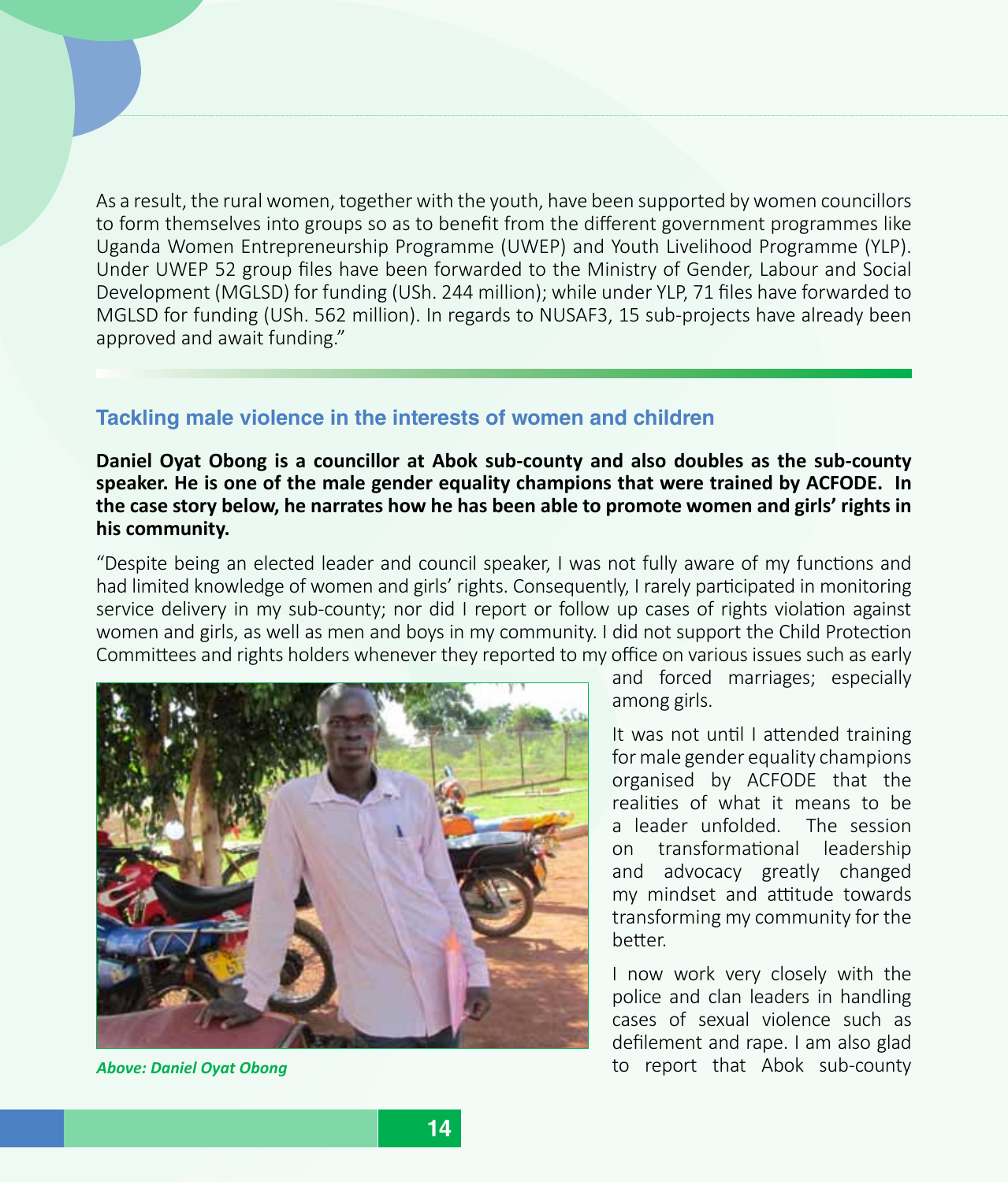council, in Oyam district has passed a byelaw that promotes the education of our children. It states in part that any parent with a school-age child found at home during school days will be liable to pay a fine of USh. 50,000. The council emphasises in the byelaw that all pupils in P.5, P.6 and P.7 in all primary schools in Abok sub-county will be provided with lunch at school with support from the parents. I have also been participating in monitoring schools, health centres and different groups benefiting from different government programmes. I am at the forefront of encouraging women to form groups and register at the sub-county to benefit from the different development government programmes like restocking, the Women's Fund, the special grant for disability, and the Youth Livelihood Fund."

#### **Where are they? Bringing the men into the loop in Amolatar district**

"I am the Senior Community Development Officer in charge of gender in Amolatar district," announces Ms Catherine Awor. "I am also the officer in charge of Uganda Women Entrepreneurship Programme (UWEP), an initiative by the Government of Uganda to not only improve women's access to financial services but also equip them with skills for enterprise growth, value addition and marketing of their products and services. The women are given interest-free credit to initiate and/or strengthen their enterprises. Upon payback, the money is extended to other women and the sequence continues in that revolving manner.

I attended ACFODE's training on gender mainstreaming and gender budgeting for elected leaders and technocrats in September 2016 at Amolatar. Even if the nature of my job supports women's rights and women empowerment, the training I attended added more vigour to my line of duty.

As the officer in charge of UWEP therefore, I have since continuously sensitised men to get involved in UWEP by supporting their women (wives). This I have done one-on-one, in small groups as well



*The Senior Community Development Officer in charge gender, Ms Cathy Awor*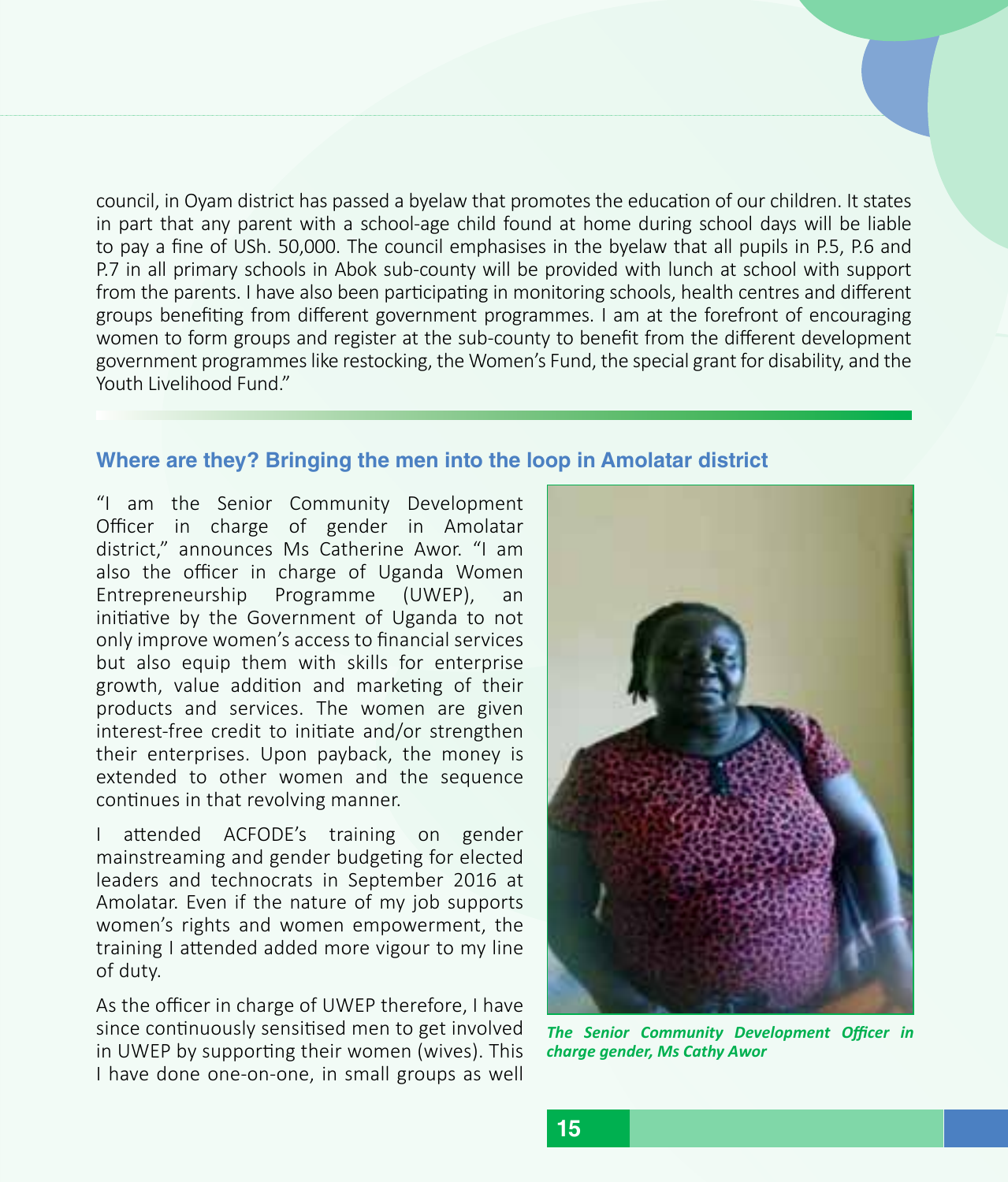as with established groups within the community. On the Technical Planning Committee of the district, there is now gender equity that has been taken into consideration through my guidance. I have also advised the district management about Operation Wealth Creation in relation to the advantages of having both men and women involved as opposed to men's dominance, which led to the failure of Entandikwa. As you know, the Entandikwa Programme was dominated by men, leaving the women, who form the bigger portion of the population, out in the cold.

All these efforts have resulted in an increase in the number of funded women's projects. A good example is the Peace Recovery and Development Plan (PRDP); initially women and men's groups received basket funding of a tune of 5 million Ugandan Shs only. Today however, women groups are funded separately with more or less the same amount of money."

### **Empowering women is smart economics – Peter Okello Epila, Deputy CAO, Amolatar**



promote the equalisation *Above: The Deputy CAO, Amolatar district, Mr Peter Okello Epila in his office.*

"I have been involved in a number of training and capacity-building programmes under ACFODE, including attending the National Women's Conference in Gulu in November 2016. These spaces have not left me the same," reveals Peter Okello Epila, the Deputy Chief Administrative Officer (CAO) of Amolatar.

On the Technical Planning Committee (TPC) of the district that I head for example, we have agreed in the context of the Third Northern Uganda Social Action Fund (NUSAF3) on affirmative action to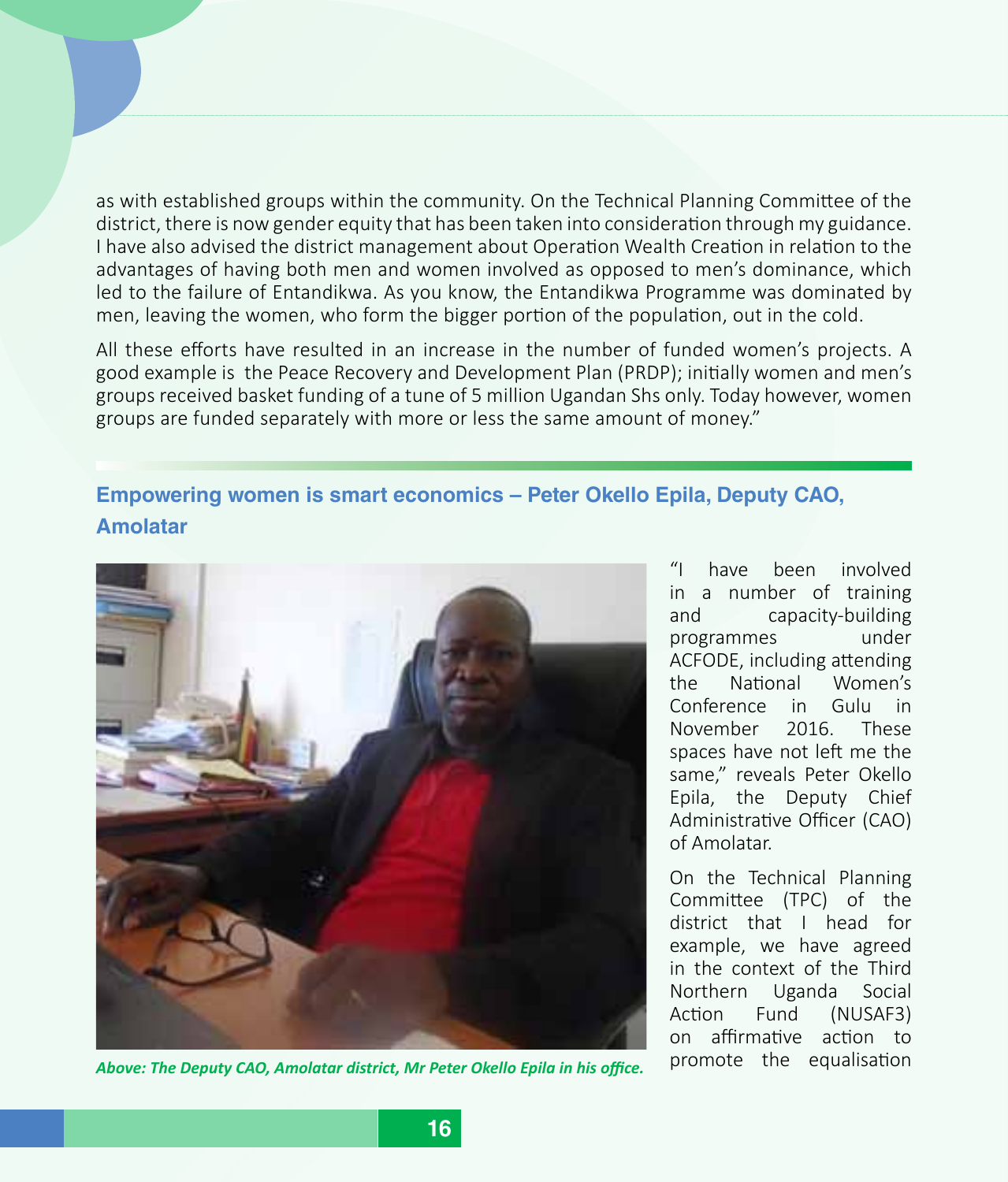of disparities in the poverty level and the inclusion of the poor and vulnerable. We have also decided that, at a minimum, women constitute 50% of the total membership of a group for it to be considered for funding.

So, during the second stage of recruitment for mosquito spraying (IRS), 40% of those recruited as direct spraying operators were women and 100% of those recruited to work in stores and to wash utensils were also women. This is unlike during the first round of spraying, where men took up close to 90% of all spraying operator jobs. This initiative increased the income levels of the women who participated; who, in turn, used their income to improve their standard of living and that of their families. We are glad we contributed to efforts aimed at empowering women economically. It was a smart move because, unlike most men, women generally spend their money on things that benefit not only themselves, but their children and spouses as well."

#### **It's a two-way street – Young men need to learn about women and girls' rights as much as women and girls are encouraged to do**

"I was among those trained by ACFODE as a male gender champion," announces Daniel Ojok, the Assistant Community Development Officer (ACDO) for Muntu sub-county in Amolatar district. "Before the training I used to carry out my duties strictly as assigned to me with little regard for empowering women and girls, and yet it was obvious that they needed to be supported in order to improve their lives. During the ACFODE training, we were advised to always support women and girls as we carry out our respective duties in the community because of their disadvantaged position. The training also increased our knowledge of gender-based violence and the Domestic Violence Act.



After the training, I made a commitment to promote the rights of the girl child and to support women empowerment in my sub-county. I, therefore, create time every month to talk about women's empowerment, including the rights of both women and men, as well as boys and girls in the community during my official visits. I have also sensitised the community on gender-based violence, its consequences and various referral pathways to be followed in case one is abused.

The communities have appreciated my *Mr Ojok Daniel, the ACDO, Muntu sub-county.* current approach and more cases are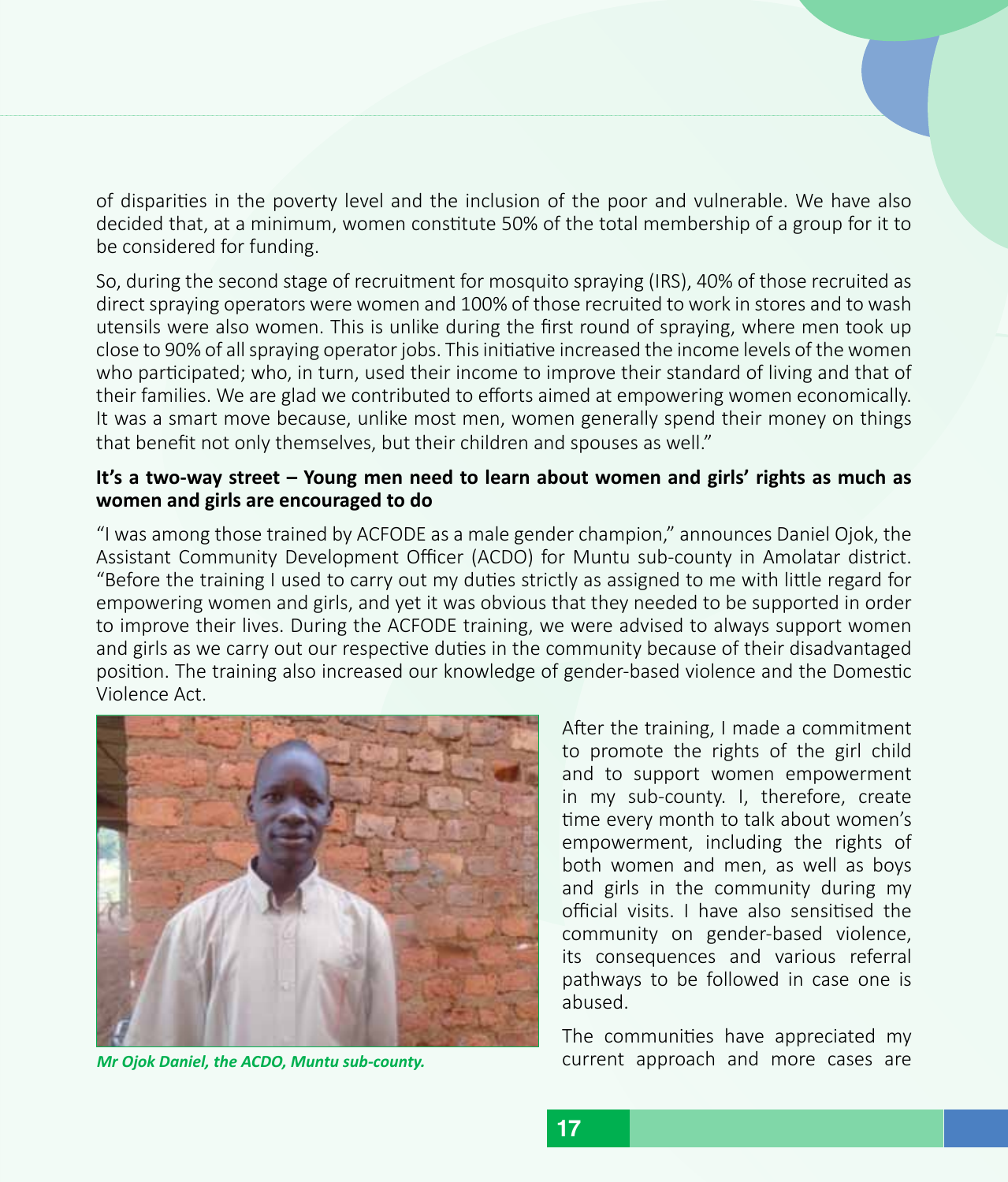now reported to my office than ever before. I can only pray that a culture of gender equality is inculcated into more young men, like myself, as this will make them more considerate and appreciative of women and girls' rights. Personally, I owe this knowledge, which I consider a great resource, to ACFODE. I don't see myself, for instance, abusing a spouse, a female work colleague, a neighbour or a relative emotionally, physically, financially and psychologically because I am in the know about the side effects that this has on the individual, the perpetrator, and the community at large."

## **Who said that women need land and property? Challenging the negative cultural norms**



*Richard Acili, the chairperson, Myene local council (LC) court.*

"The majority of men in Myene sub-county in Oyam district do not allow women, especially widows, and at times orphans, to own land," reveals Richard Acili, the chairperson Myene local council (LC) court. "I am grateful that I was among the people selected to be trained by ACFODE on women and girls' rights. This training enabled me to reflect on the rights violations girls and women face in my sub-county of Myene, such as the denial to decision-making and the deprivation of their rights to own land and other property.

At the end of the training, I committed to conducting an awareness campaign on women and girls' rights in my community and also vowed to fight for their right to own land and other property. I have currently undertaken over five sessions on girls and women's rights to own property and to education in my village and the people are gradually beginning

to understand and appreciate them. For instance, there is this widow in my village who had been mistreated by her in-laws upon the death of her husband. She had been tortured since 2010, abused, branded a prostitute and chased away from her matrimonial home. However, upon the advice of a clan leader who attended the one of my community sensitisation meetings, she reported the matter to the sub-county chief who, together with the local council court, resolved the matter in her favour. She has regained her property and a home in which she is raising her children.

As a member of Myene council court, I would like to thank ACFODE for empowering us with the knowledge and skills to handle such cases as well as other cases of human rights violations. We are constantly speaking to men to treat their wives with dignity because stable families are supported by women."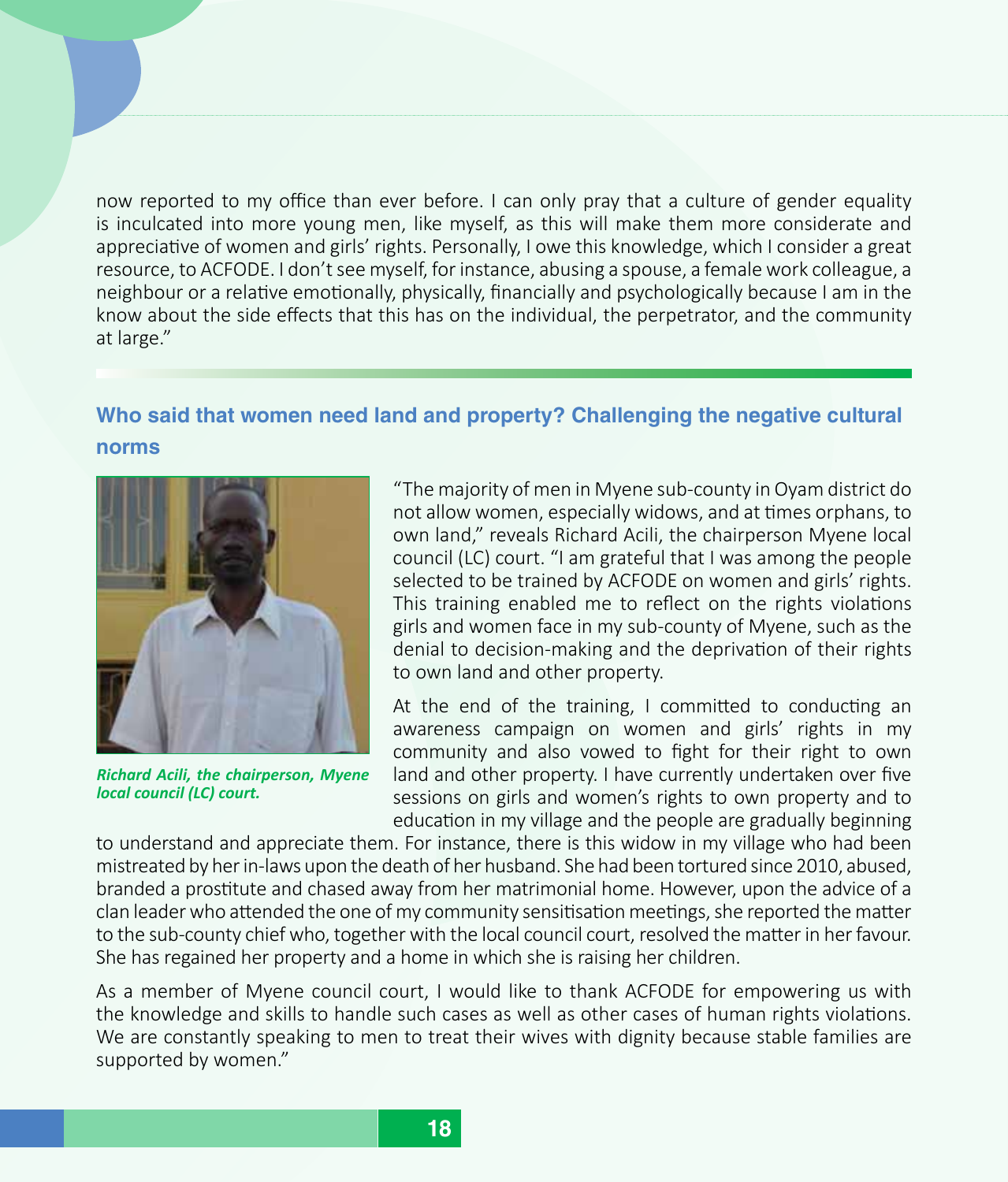## **Bridging the gap between rights holders and duty bearers for improved service delivery**



*Brian Owiny an active citizen in Bedigen village, Aleka parish, Aleka sub-county, Oyam district*

"I am an active citizen in Bedigen village, Aleka parish, Aleka sub-county, Oyam district," says Brian Owiny. "For a very long time, it had been very difficult for us citizens to interact with our leaders at the parish and the sub-county. Thus, it had become very common for our leaders at the sub-county not to make information on different programmes available to the citizens. These included government development programmes and related initiatives by the private sector and other development partners. Furthermore, the local community at the parish feared to report to the leaders at the sub-county headquarters the problems they were experiencing in service delivery.

However, because of the engagement with ACFODE during which a cross-section of active citizens and CSO representatives were trained to, among other things, monitor service delivery, the situation is changing. We can now freely engage with our leaders without fear. As a result of such engagements, for instance, the citizens of Aleka parish were able to task the sub-county leaders to open up a three-kilometre road connecting Aleka trading centre to Barwot village in Aleka sub-county. The opening of this road has increased business opportunities and eased the transportation of goods, services as well as residents."

#### **Joint monitoring for improved service delivery bears fruit**

"There had been capacity gaps coupled with poor relationship among technical and elected leaders in Oyam district," begins Ogwal A. Cox. "Before the training organised by ACFODE with financial support from Diakonia, the role of monitoring and supervision was mixed up. The situation is different now because elected leaders know they are expected to mobilise and monitor service delivery. Also, the heads of departments together with the Chief Administrative Officer (CAO) now work together to implement council resolutions.

The District Technical Planning Committee meetings are held every Monday to ensure that the gaps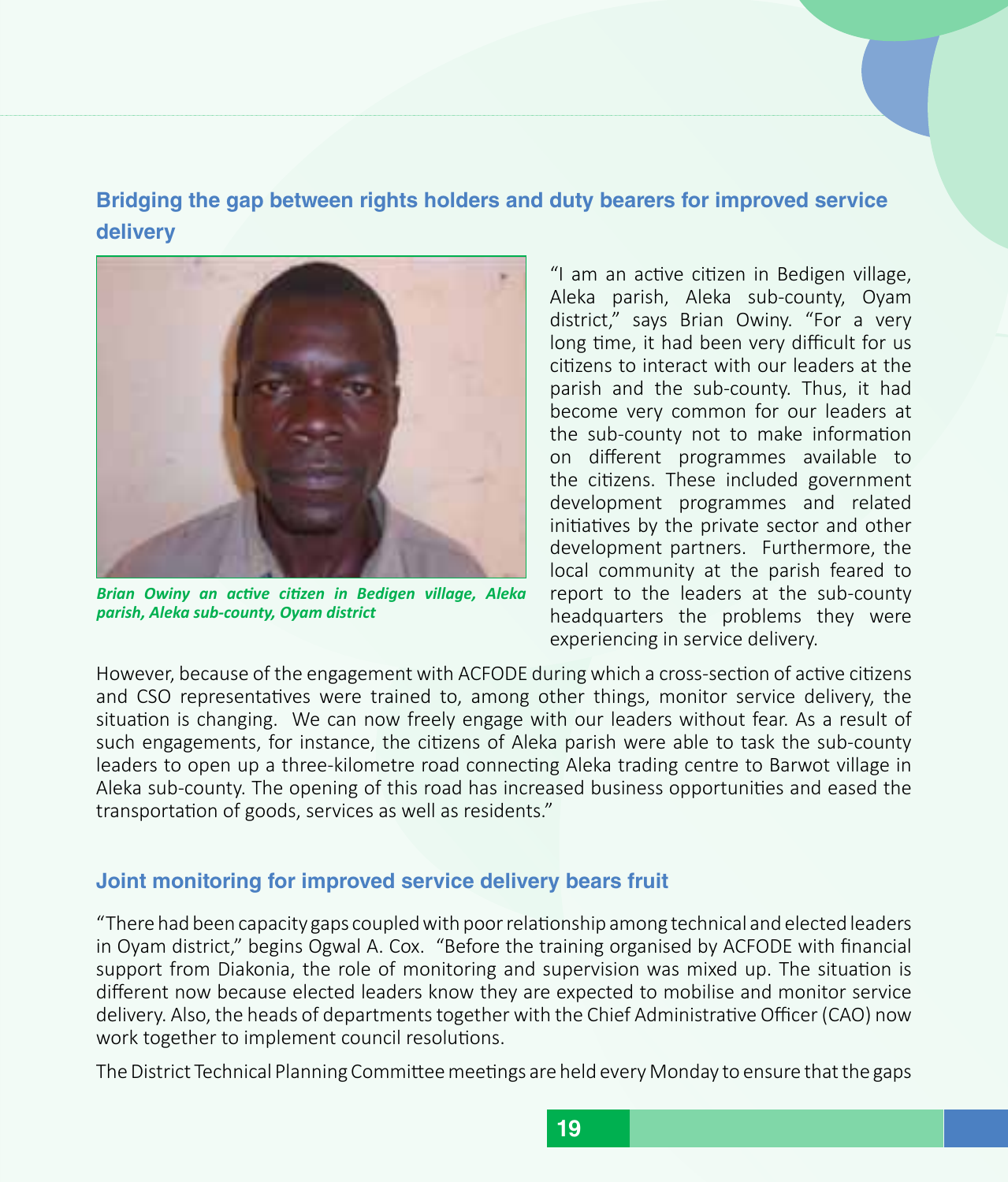

*Ogwal A. Cox, District Production and Marketing Officer, Oyam district local government.* 

in service delivery are addressed in all the departments and that the relationships between all leaders are cordial.

I attended a meeting of the Production,<br>Marketing and Natural Resources Natural Resources Committee and the women councillors were very concerned about the plight of women in the rural community, especially the number of women groups supported under the production department with agricultural inputs, and the number of those women groups ready to be supported.

Because of this outcry, and the advocacy and lobbying skills exhibited by the women councillors, the production department agreed to supported two groups with a cassava processing machine.

The department has also been undertaking joint monitoring and support supervision of 12 subcounties in Oyam district, with special focus being given to health centres, schools, and other on going government programs, resulting in improved service delivery. This never used to happen due to poor relationships among us."

#### **CS actors and rights holders join forces to fight corruption**

"As a CSO actor from Aleka sub-county, Oyam district," declares Gilbert Okello, "I am pleased to have participated in training organised by ACFODE for civil society actors and active citizens on having rights holders actively involved in local governance issues within their areas. Immediately after the training, I and a couple of other CSO actors held a community dialogue in Aweikwo trading centre, Ajul parish, Aleka sub-county during which the responsibilities of rights holders in improving service delivery were discussed.

As a result, the parents and community members of Baromo Primary School in Aleka subcounty got concerned about how the school was being mismanaged. Universal Primary Education (UPE) funds were being mishandled and the performance of the pupils left a lot to be desired. The citizens organised a community meeting at the school to follow up on the use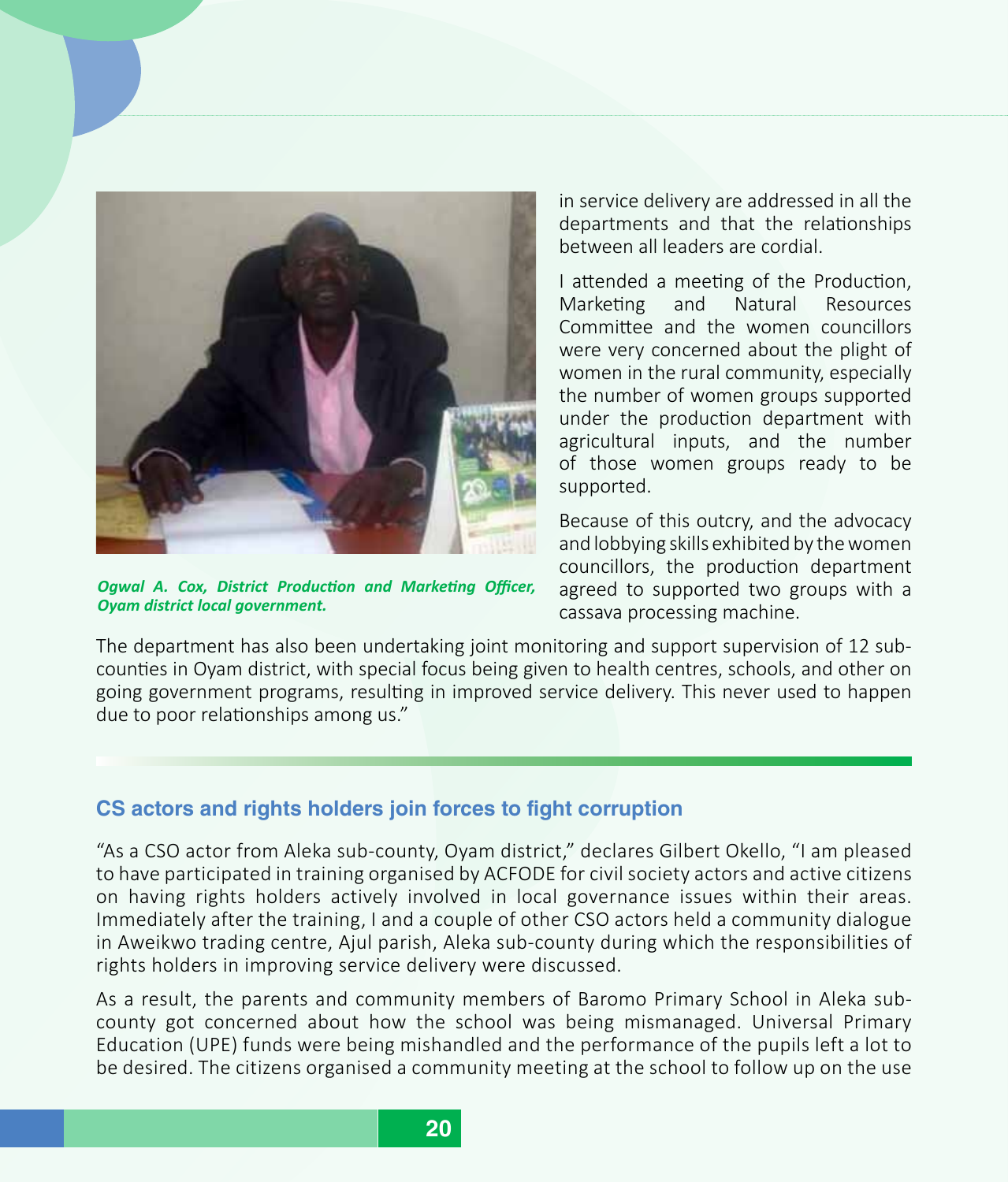

*district.*

of funds in the school.

The active citizens trained by ACFODE, in collaboration with independent budget monitors (IBMs) trained by the Apac Anti-Corruption Coalition (TAACC) then carried out investigations into how the school funds were utilised. It was discovered that the head teacher of Baromo Primary School had distributed 80,000 shillings to each of the members of the School Management Committee, an act they characterised as a form of corruption.

Thereafter, the police officers at Aleka Police Outpost intervened and arrested eight people, including the head teacher of the school and some members of the School Management Committee. After establishing that they were guilty, each member was made to pay back the money they had received, totalling 80,000 shillings plus a fine of 50,000 thousand shillings.

I am glad that our community members are now empowered to monitor service delivery. Even the parents have taken up the initiative of supporting girls' education and are now able to contribute generously towards supporting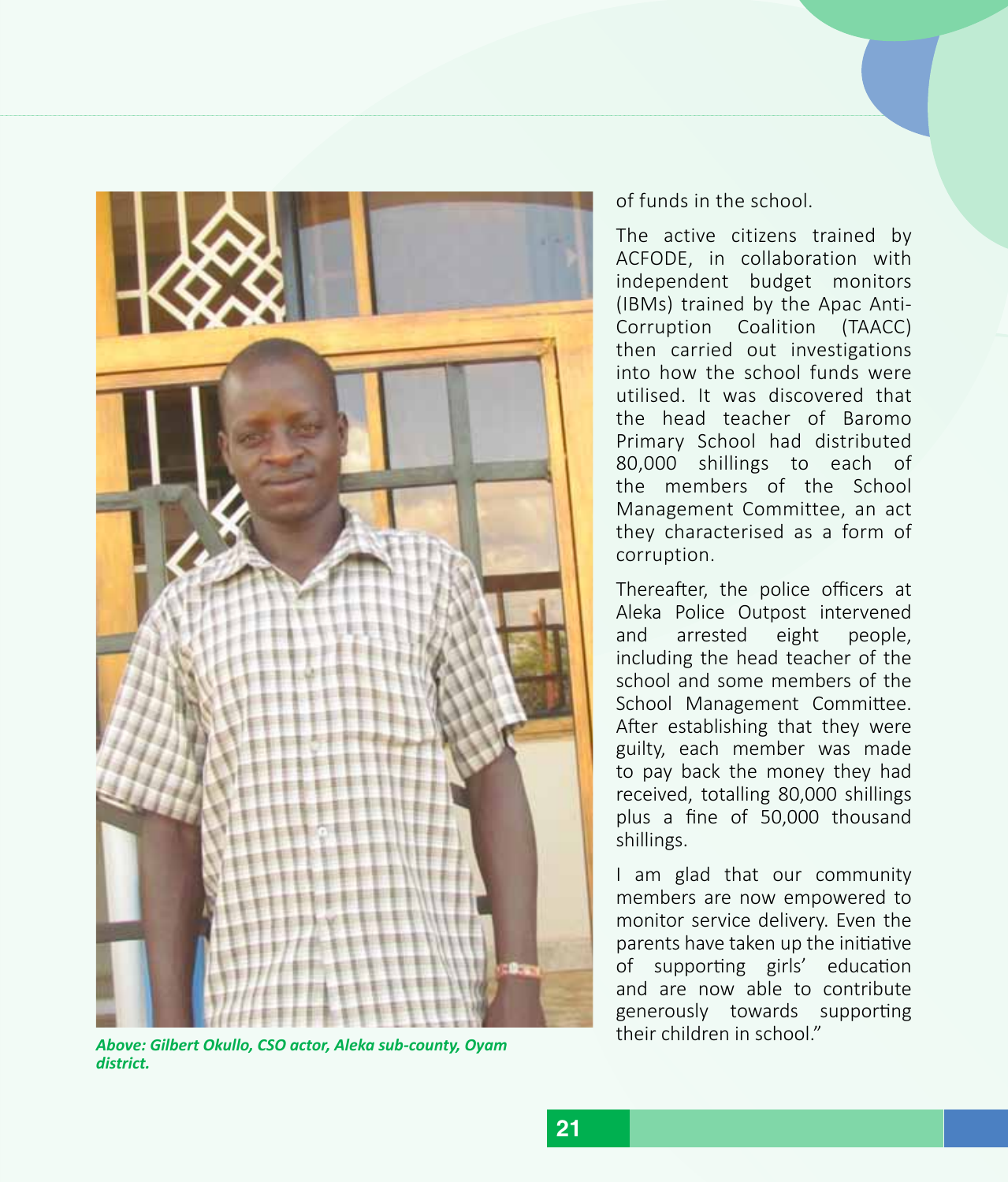

*Above: Pamela Angom*

#### **Supporting fellow women to make headway**

"It was after the training by ACFODE in October 2016 that I recognised the need to support my fellow women and girls to attain their rights. Thus, I sensitised two women groups in my home area in Acokara parish, Otwal subcounty on the importance of economic empowerment and financial health. Accordingly, they were able to form Village Savings and Loans Association groups. I also made use of the opportunity to inform them about government programmes that benefit women so they could tap into them to further improve their livelihood.

These groups have now registered at the subcounty and applied to benefit from Uganda Women Entrepreneurship Programme (UWEP).

In addition to the above, we have also had discussions in these groups on the importance of girl-child education. Our goal is to reach out to those that have dropped out of school for various reasons. We usually encourage them to enrol back in school or pursue vocational education.

A case in point is one of the young girls, Oyella Beatrice, aged 17 years old, who reached out to us after hearing about the work we do in the community. She had sat her Primary Leaving Examinations in 2016 at Ader Primary School in Otwal Sub County but was being forced to get married by her parents.

The father claimed that the girl hadn't got good grades

as he had expected of her and since she was 17 years old, she could now get married. We took a bold step and visited the father and advised him to take the girl to a vocational skills training centre, instead of marrying her off at such a tender age, as this would derail her future. I am glad he finally agreed.

I therefore thank ACFODE for the great initiative of empowering us with knowledge about women's rights. As a result, we are using it to spur change in our communities."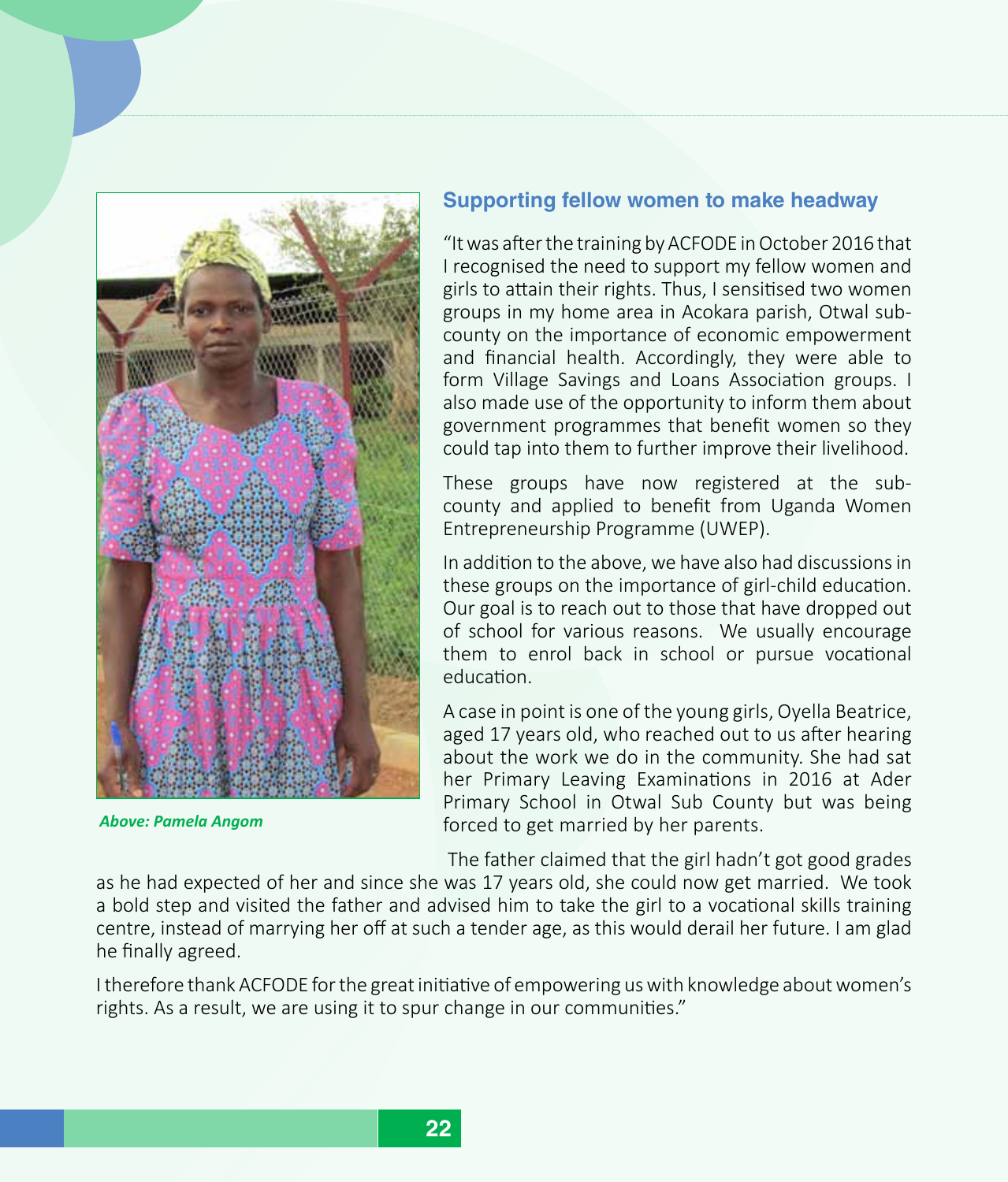